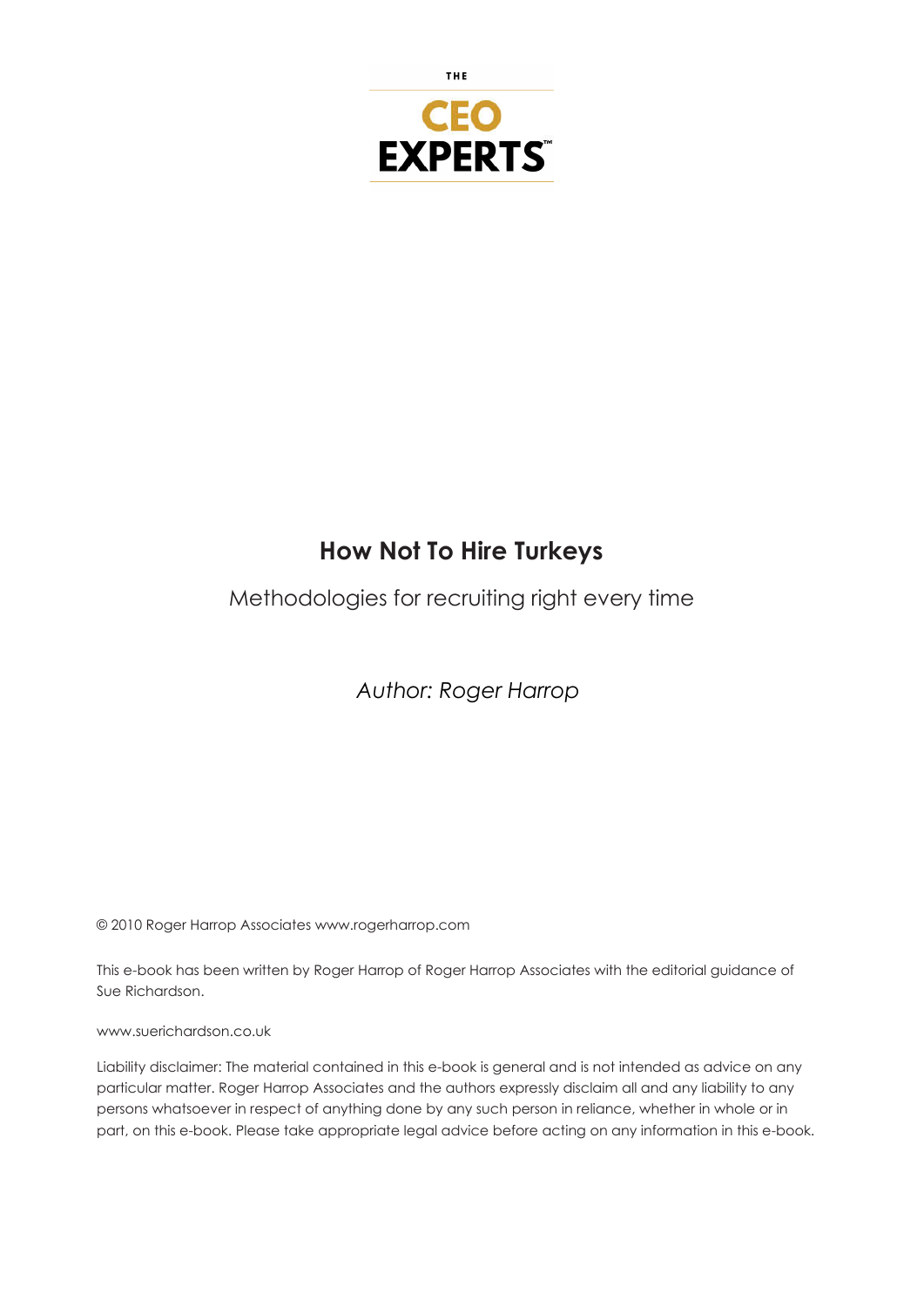## **Introduction**

I recently researched CEOs and business leaders of small and large companies and asked just them just one question:

## **"What is the single biggest factor that you believe will inhibit your sustained profitable growth into the future?"**

Close to 40% said that it was people - the recruitment, motivation and retention of people that was the biggest factor.

I see many, many businesses during one year and I am simply amazed how many people still use 'traditional' methods to recruit - maybe a couple of interviews, nothing more – together with a great reliance on the content of the CV and on references.

The generally accepted wisdom is that by using these methods you are likely to get it right just two times in five, i.e. a 60% failure rate!

Is there anywhere else in your business where you would accept that degree of failure?

You don't have to if you follow my proven methodology.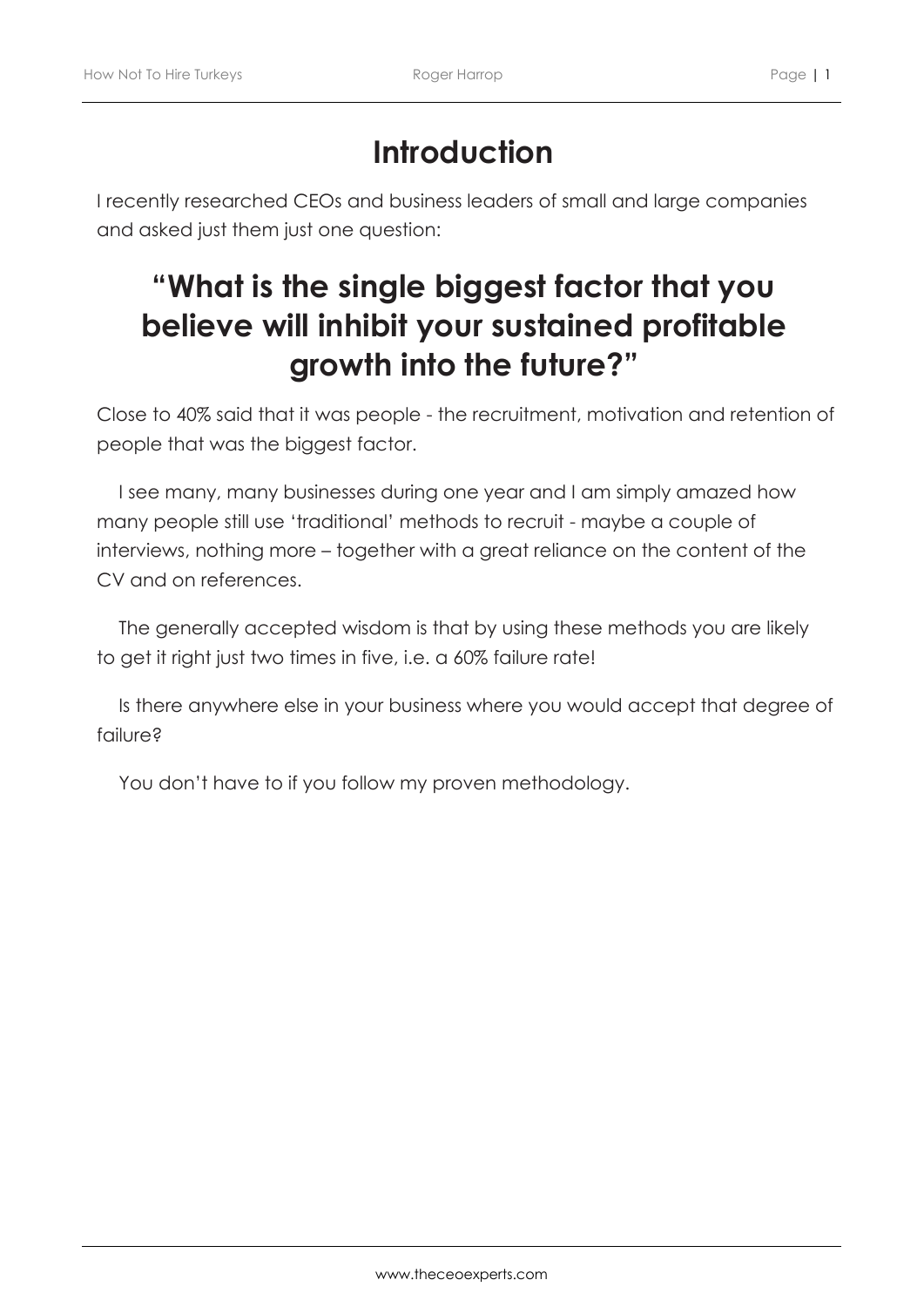## **Contents**

| One          | Why Change What You're Doing<br>Now? The Cost of 'Traditional'<br>Recruitment Methods | 3  |
|--------------|---------------------------------------------------------------------------------------|----|
| <b>Two</b>   | Let's Get Specific: How to Make Sure<br>You Get Round Pegs in Round Holes             | 5  |
| <b>Three</b> | Finding the Candidates for the Job                                                    | 12 |
| Four         | The Selection Process                                                                 | 16 |
| <b>Five</b>  | Smaller Businesses Can Recruit to Win Too!                                            | 27 |
| <b>Six</b>   | The Final Details                                                                     | 30 |
| Seven        | The Summary                                                                           | 32 |

If you'd like to talk about us working with you visit our website at www.theceoexperts.com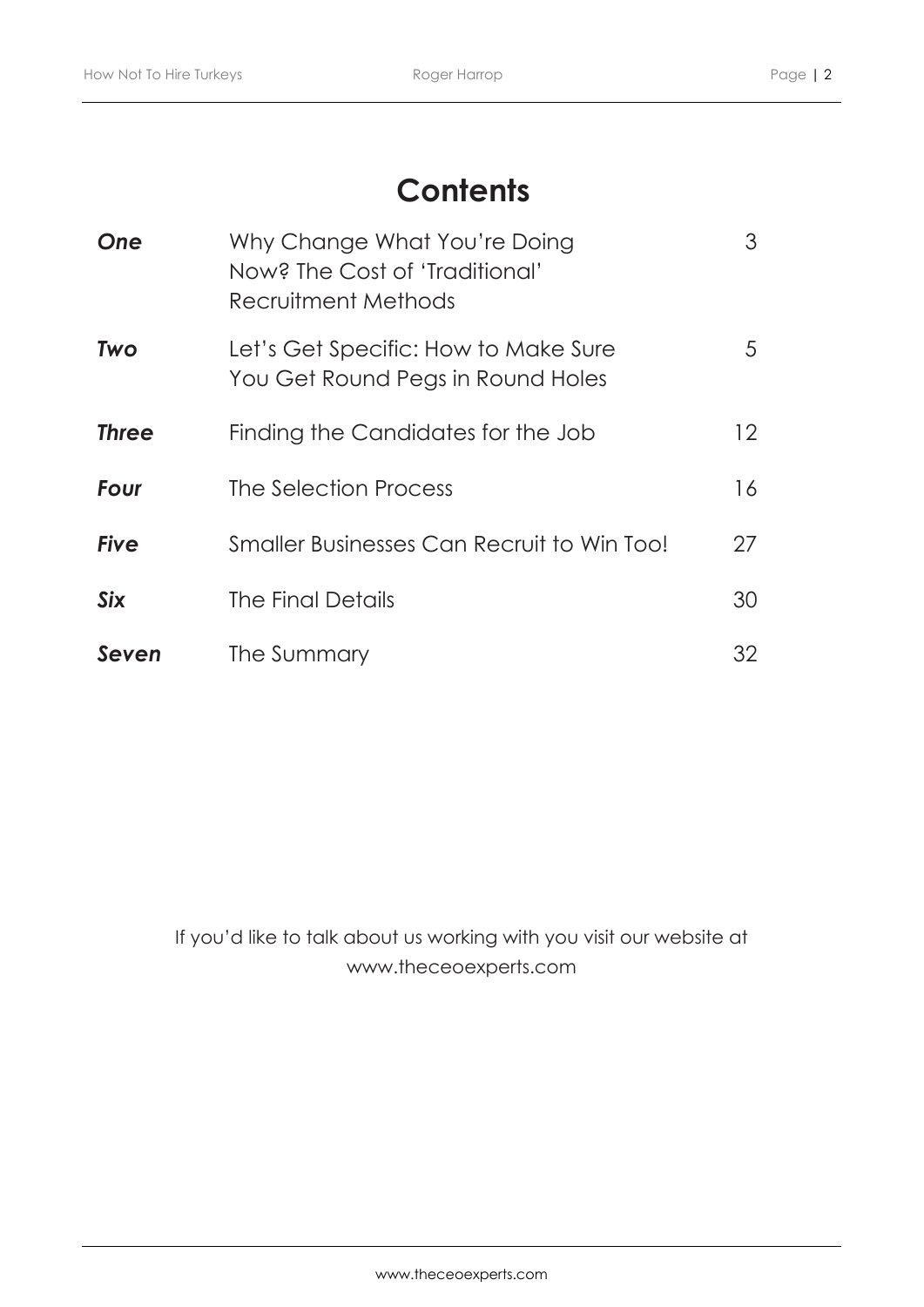## **ONE**

## **Why Change What You're Doing Now? The Cost of 'Traditional' Recruitment Methods**

As the 'CEO expert', many people know me as someone who focuses on the profitable growth of businesses, from the smallest size up to the largest corporate. This is what I talk about in my speeches, what I run workshops on and what I focus on with my clients when working with them as a business advisor or a non-executive director.

So you may be wondering why I'm getting involved in something like recruitment.

Earlier this year I did a piece of research. I spoke to chief executives, managing director owners – in other words, business leaders – from all sizes of business and I asked them just one question:

"What is the one biggest challenge to getting sustained profitable growth in your business?"

The results I got were surprising and, frankly, fascinating.

Out of all the responses I got, a staggering 37% said that it was people that were going to inhibit that sustained profitable growth. It was the recruitment, motivation and retention of people, above all else that was important.

On that basis alone it seems to me that it is something really worth addressing.

However, there's another reason.

Let's look at the classic wisdom on recruitment. The majority of businesses currently use what we might term 'traditional methods' of recruiting. By that I mean a couple of interviews, one with the line manager and perhaps another, shorter one with the line manager's boss. Using these methods, it is generally accepted today that we get it right two out of five times.

In other words you get it right 40% of the time and 60% is wastage. Isn't that an extraordinary state of affairs?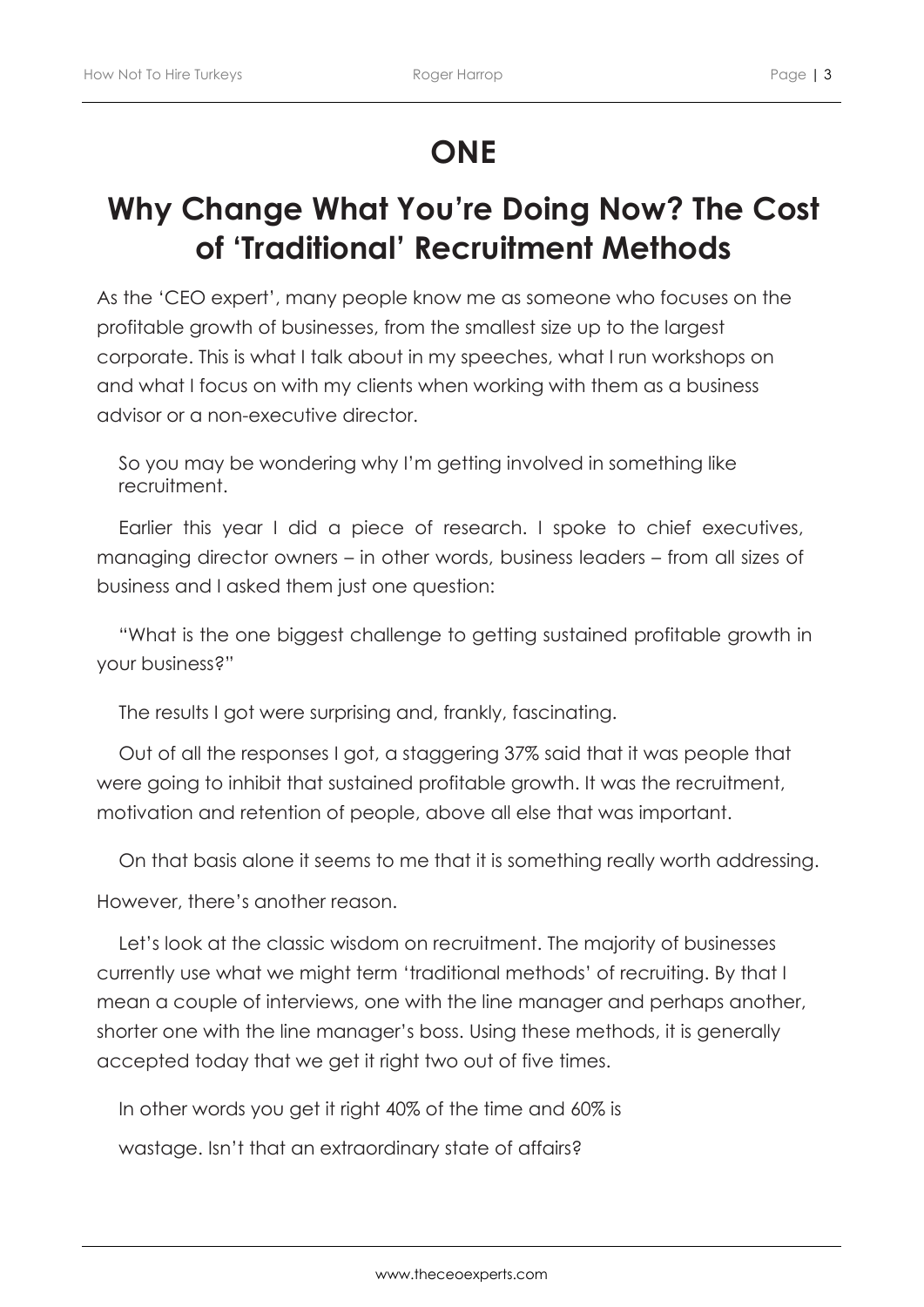In what other part of your business would you accept that sort of a success rate? If you were a manufacturing business would you accept a yield of 40%? With 60% wastage? In your accounts would you be happy that 60% of your debts become bad debts? Of course you wouldn't! There is no area of your business in which you would accept that level of failure. Because it is failure isn't it? But we live with it.

But we don't have to live with it. I believe if there is any method – and I believe there are many of them – by which you can improve that success rate then it must be worth it.

There has been some work done in America on the actual cost of these generally accepted recruitment results. Depending on the type of position it was estimated that the cost of getting it wrong could be something like four or five times that person's annual salary. That is a horrendous amount of money!

People say to me sometimes, "Well you know, if I use more sophisticated methods of recruiting it's going to cost me a lot."

Let me tell you, that sure as eggs are eggs it's not going to cost you anything like what it's costing you today using these traditional methods.

So let's get going and start to look at how you can make a vast improvement in your recruitment practices to save you time and money and get the right people for the job.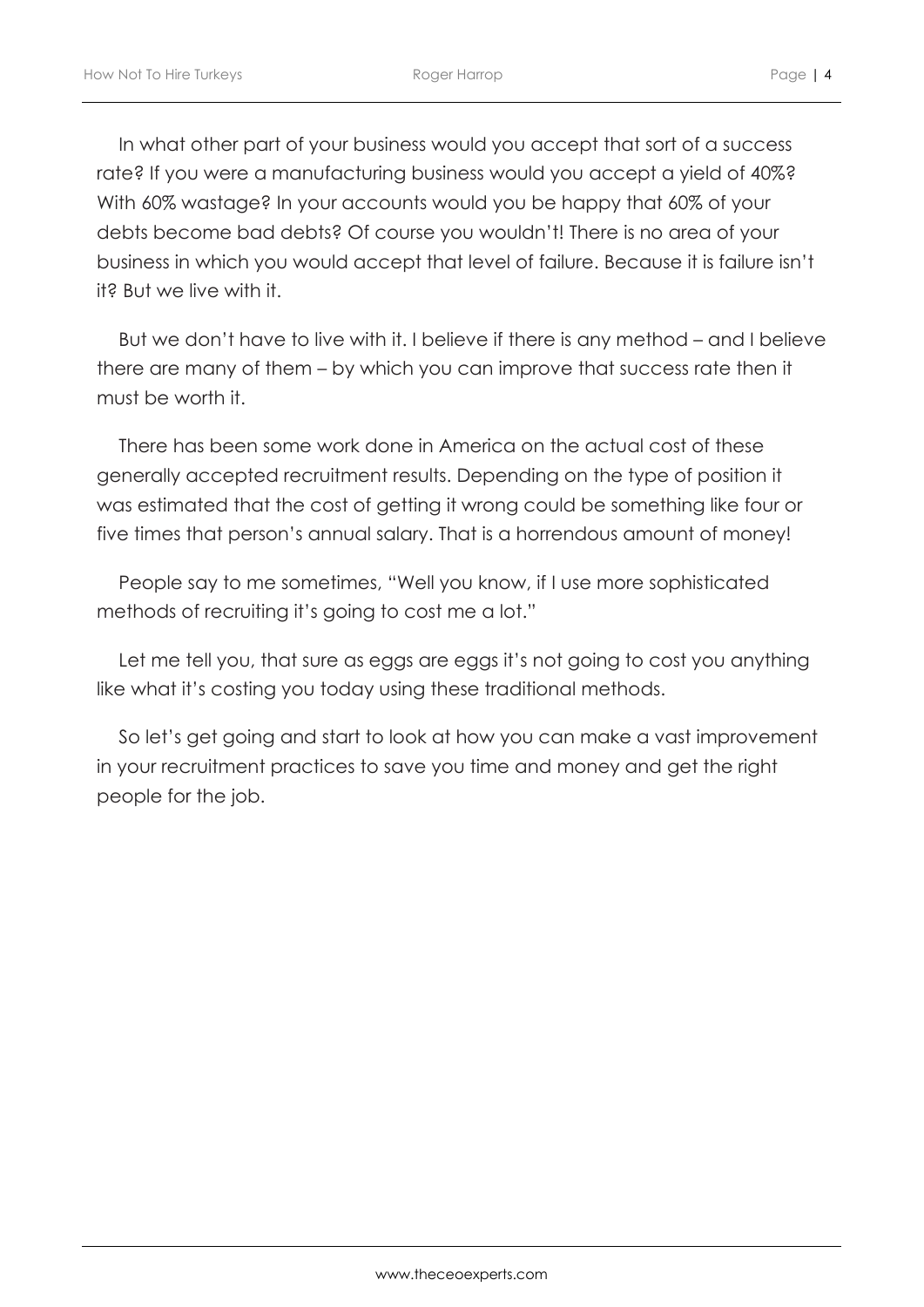## **TWO**

## **Let's Get Specific: How to Make Sure you Get Round Pegs in Round Holes**

To get started you need to focus on getting the right people for the job – fitting round pegs in round holes, or square pegs in square holes, depending upon your requirements.

So the first thing you need to do is define the 'hole' or the job that you want them to do. And a very important discipline to adopt is to write all this down.

Sometimes people in smaller businesses say to me, "Well I really can't define the job like that. I might ask this person to do all kinds of things." It's true that you might, but in that case write that down.



It doesn't matter where people are in the organization, they need to know the box they are working in. They need to know exactly what parameters they are going to be judged by. If they have this knowledge, they will perform better and you will get what you need from them. So it is important that they know exactly what their accountability and responsibility is.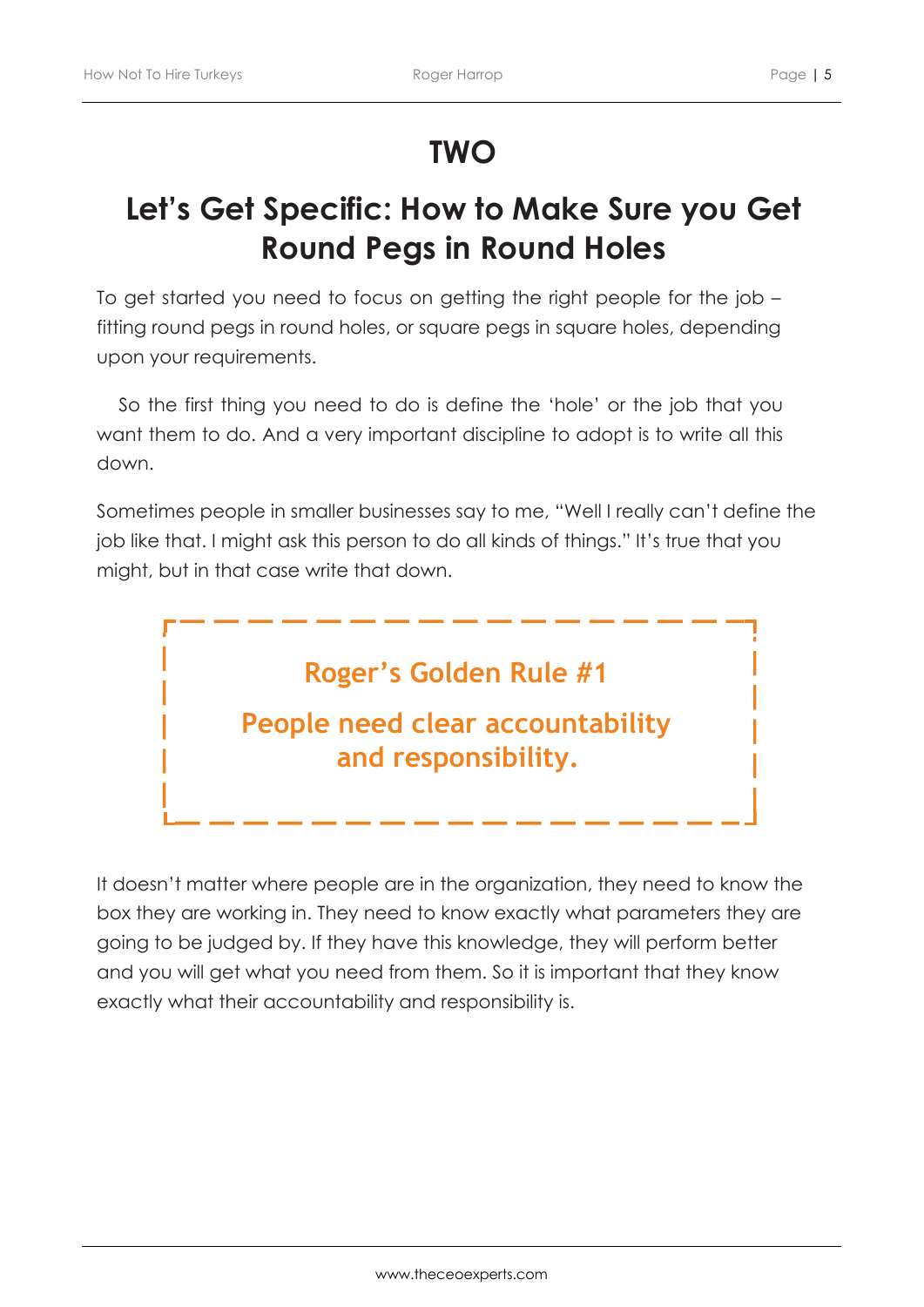

#### **Job Specification**

Write down the answers to the following questions, keeping in mind that you are describing the job, not the person.

#### *What is the job title?*

I recommend that you keep this as generic as possible. The more you give people titles that are definitive the more difficulties you may be making for yourself. For example, the title, "manufacturing operative" will leave you with more flexibility than "person responsible for supervising the filter line". And this works the same at higher levels too - the wider you can keep the definition of the position the better.

#### *Who will the employee report to?*

In my experience this is often not made clear. People need to know who their boss is. Who is the person who is going to exercise that first judgement on how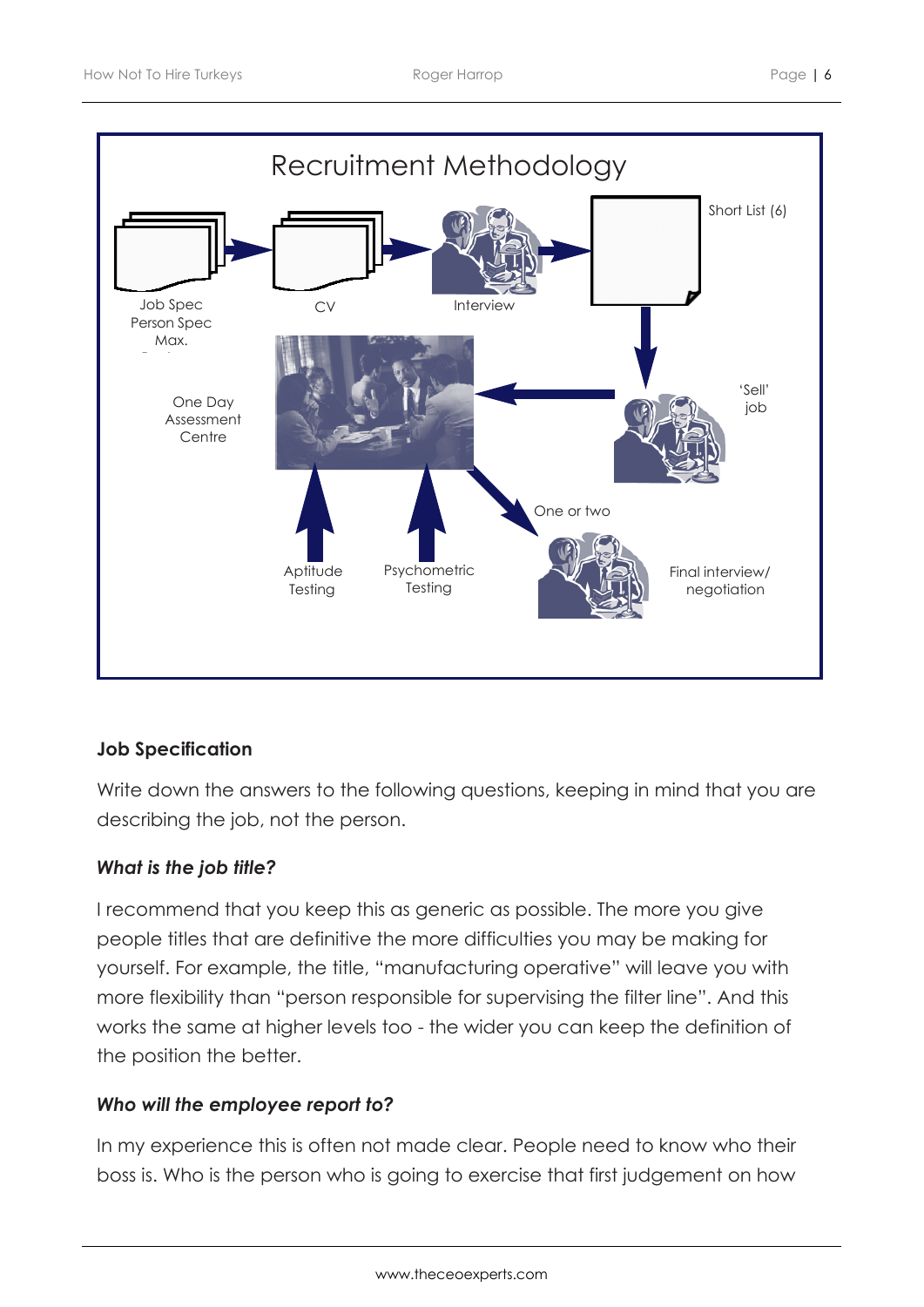they're doing? Who can they go to for advice, guidance, help, mentoring, etc? Who is their boss?

#### *Who is going to work for them?*

Who are their subordinates, if any?

#### *Who are their peers?*

Who will they spend most of their time working alongside and interacting with?

#### *What are your expectations of the job?*

Focus here on your expectations for this job in a dynamic sense. Where do you expect the job to go?

Take, for example, a scenario in which you are recruiting a salesman or sales manager. You may say "We expect sales to increase in that region from x to y over the next two or three years." Or you may want to define that even more closely, for example, "We expect the job to include the development of prospects and the acquisition of new customers, as well as the growth of business from existing customers". You might add that you expect the person to do some form of marketing intelligence work for you, to find out what's going on overall in that marketplace.

Think about these things. Think about the ideal person doing that job and what you would expect them to give you and write it down. You can still of course include a phrase such as "This job can be as big as you want to make it." Then you will make it clear that if the employee wants to expand into other areas that will be something you are open to. You are not trying to inhibit people by writing down this job specification, but it is important for everyone that your minimum expectations are made clear from the outset.

### **Person Specification**

You then need to create a person specification. Again, it is extremely important to write this down.

It is common knowledge that before you go to an auction you must decide on your walk-away price. The reason for this is because you can get sucked in by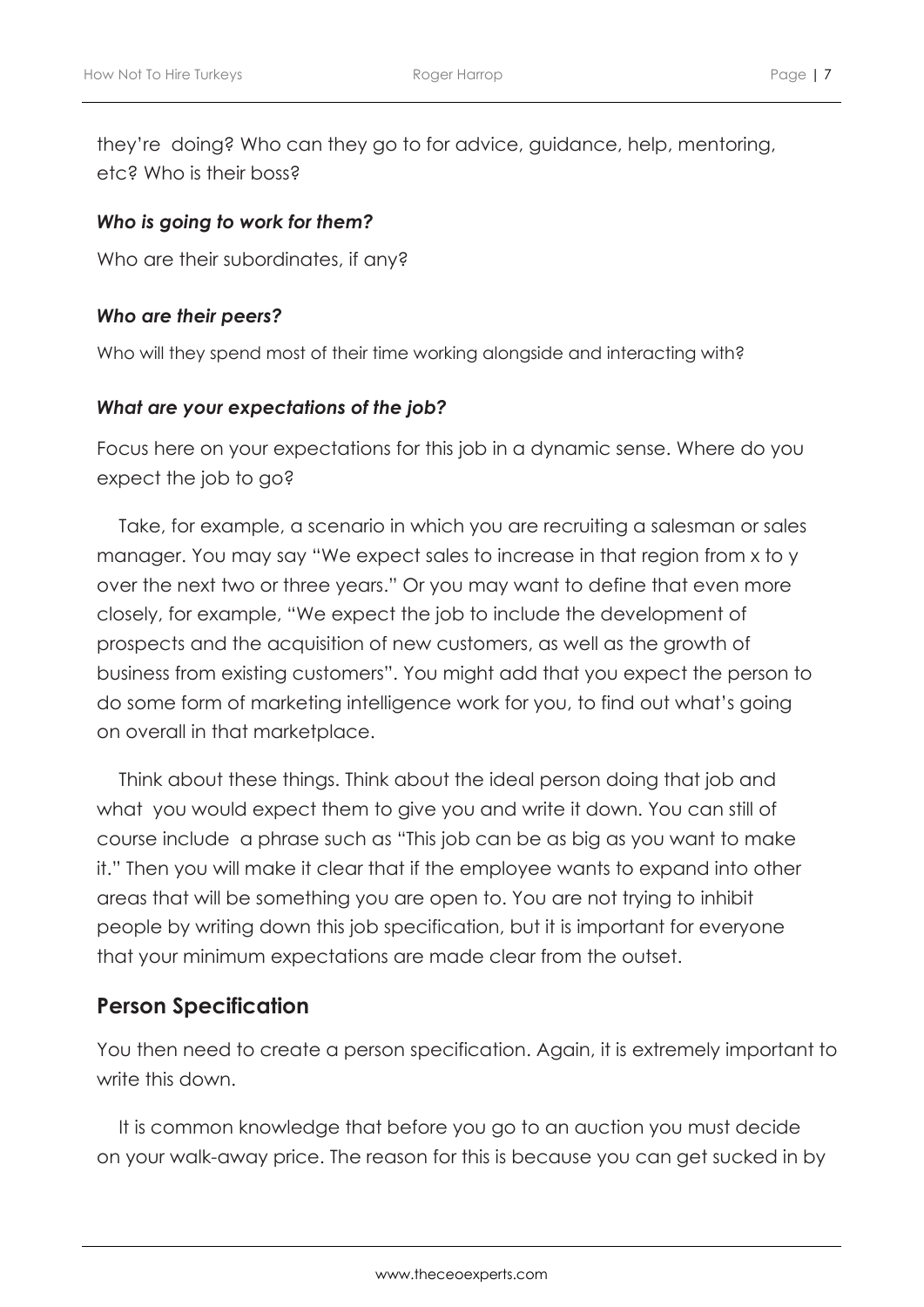the emotion of the moment. I believe it's very similar with recruiting. And I'm not just talking about the money here. You are going to be dealing with a real person sitting in front of you. And because of the person sitting in front of you it is highly likely that you will compromise on your definition of the person you want for the job. And that may not be the right thing to do. If you haven't written it down you may compromise unconsciously. If you've written it down, any compromise you make you will make consciously and that's fine. You will know that you've made that compromise.

Answer the following questions to create your person specification:

#### *What qualifications does the person need?*

Define the qualifications that are needed. Once again, try and leave this as wide and open as possible.

Many companies that I go into will make statements such as:

"We're different, we're specialists."

"You've really got to be a physics expert."

"You've got to know the recruitment industry inside out before you can do this job."

"You've really got to have a degree in sociology to be able to do this job."

I would always question those statements. I am currently involved in recruiting a sales and marketing director for a chemical engineering company based in the UK. In this case we have said that the person needs a degree in science. We haven't said a degree in chemistry or a degree in chemical engineering, which might well have been our first inclination. With a degree in science we know that the person will have an empathy with the type of product we're dealing with. They don't actually need to have an academic background in that specific discipline.

Also, think about whether it is really essential that the person is a graduate? If it isn't then say so.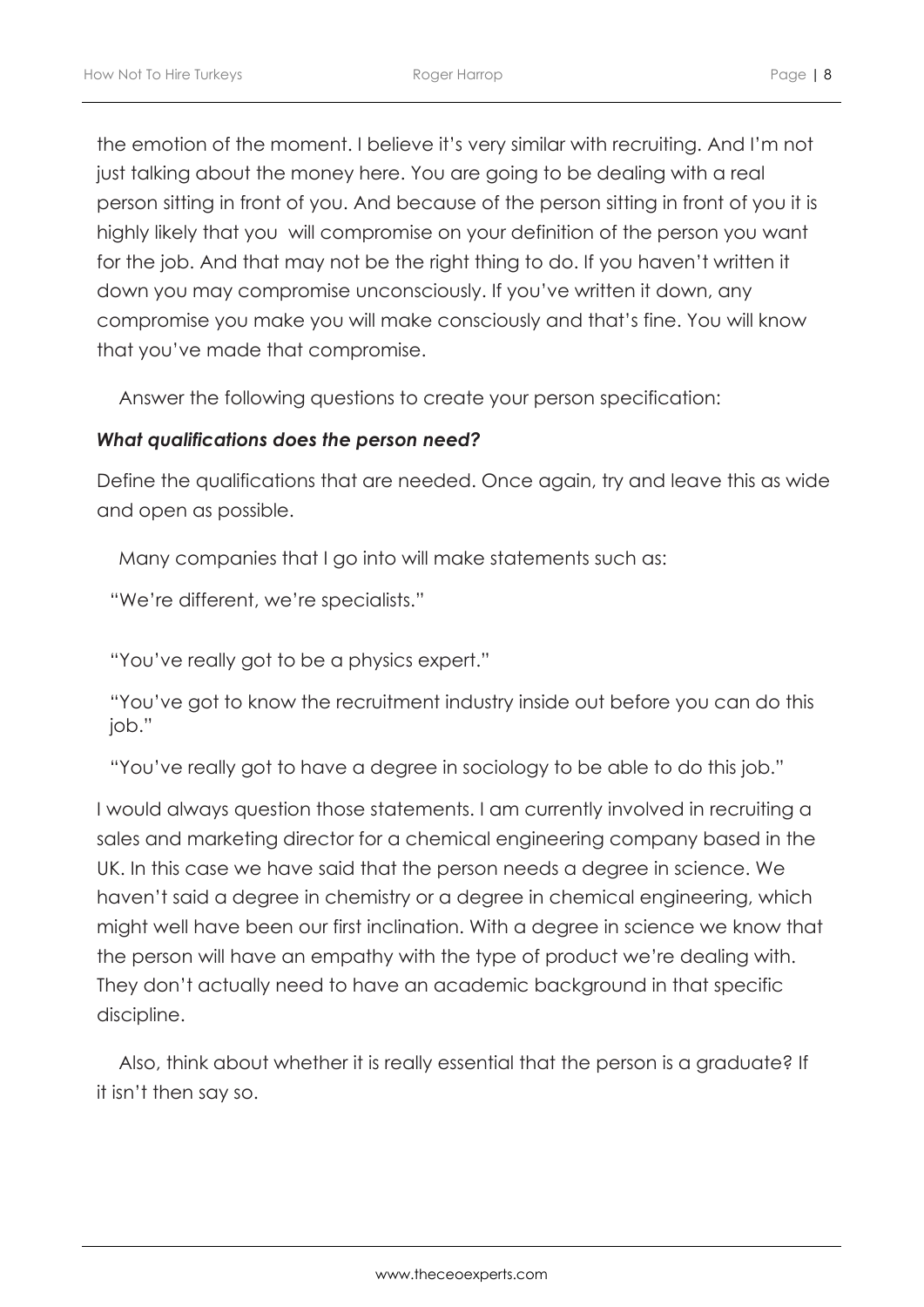#### *How many years experience should the person have and what precisely should that experience be?*

You may find that you then need to think about these two questions and how they may have a bearing on each other. Is there a circumstance where you would be happy with a highly qualified person who hasn't got more than a couple of years experience? Conversely, would you compromise on the qualification if you found someone who has done the job for 20 or 30 years? Think about that and be clear on this before you get near any candidate.

#### *What behavioural competences do you require in this person?*

These are definitions of the type of skills and the type of person that you need for this particular job. These are not technical skills. There are a number of behavioural competences, some examples of which follow:

- Commercial awareness
- Initiative
- Communication
- Leadership
- Teamwork
- Vision
- Management control
- Impact
- Decisiveness
- Problem analysis
- Creativity

And there are more…

The number you need to look at will depend largely on the type of person you are looking for. Essentially, the more you can define the better. I suggest you select nine or ten of these definitions that describe the person you're looking for and then highlight six of these as being absolutely key to the job. Ideally, later on in the process, you will want to assess the candidates you have against those behavioural competences that you've defined as a requirement for the position.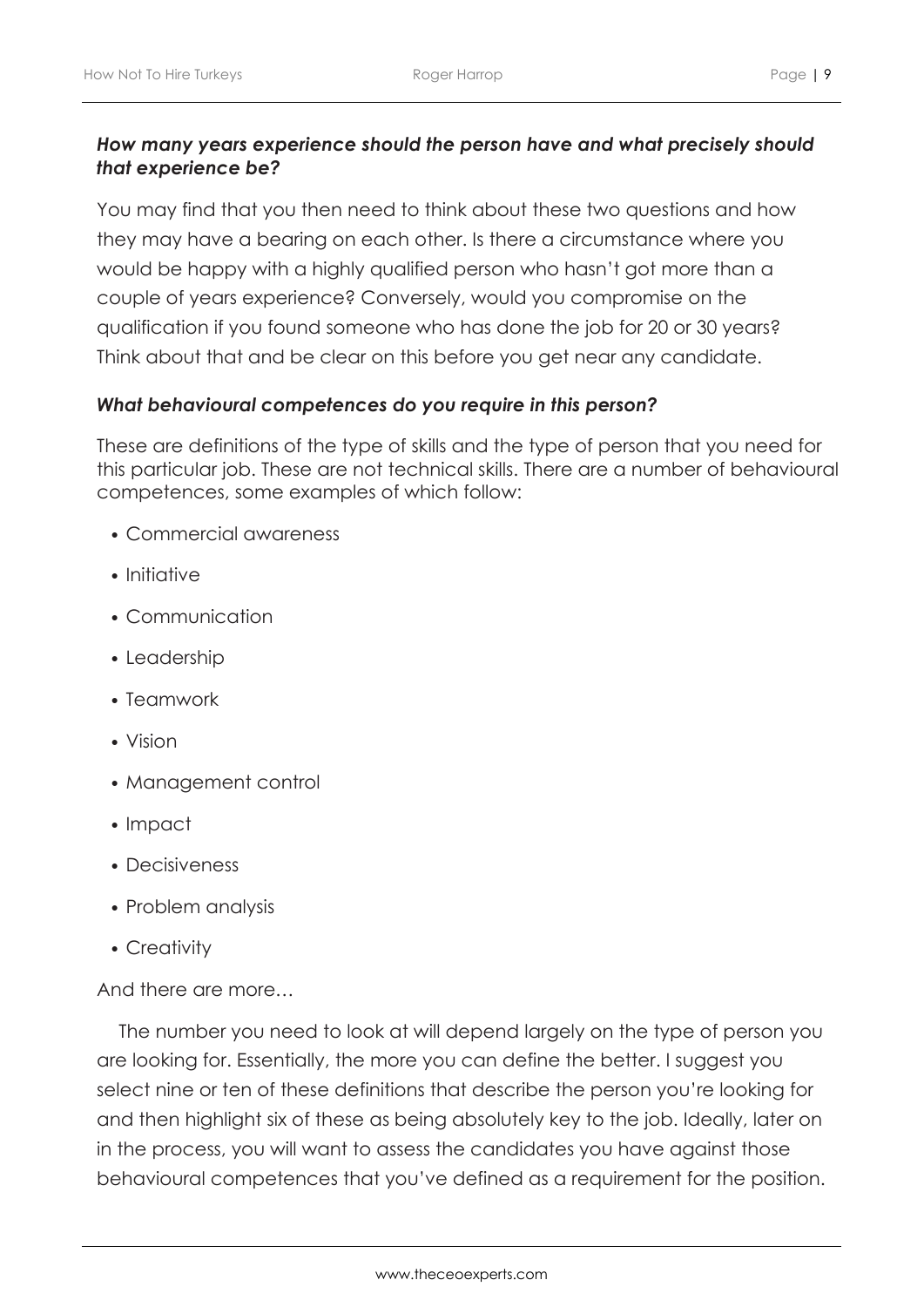#### *Is the person's current location important?*

Do you want to only look at people who live currently within a certain distance of the company? For some positions, like manufacturing or clerical positions, you may want to define this by saying, for example, that you expect them to live within 20 miles of the company. For higher up positions you may be prepared to pay for the cost of moving people, in which case you don't need to put any limits on geography.

### **Financial Package**

You should by now have a job specification and a person specification. The final document you need to prepare is the description of the financial package.

Again, it is important that you write down what you are going to pay. Write down as much information as you can and make some decisions now about what you are prepared to do and what you are not. The more you think these things through in advance, the easier things will be. Certainly when you're sitting with a candidate it impresses them if you've thought about all these things in advance and you're able to give a clear cut response to their questions.

#### *What is the range of the base salary?*

#### *Will there be a bonus and if so, on what sort of basis will this work?*

Will you give a guarantee in the first year/six months? Be specific about the conditions of the bonus.

#### *What are the other benefits that go with the package?*

Is there a pension scheme; car allowance; golf club membership; clothing allowance; any other benefits?

In the case of someone needing to relocate are you prepared to pay the total cost of their move or some part of their costs?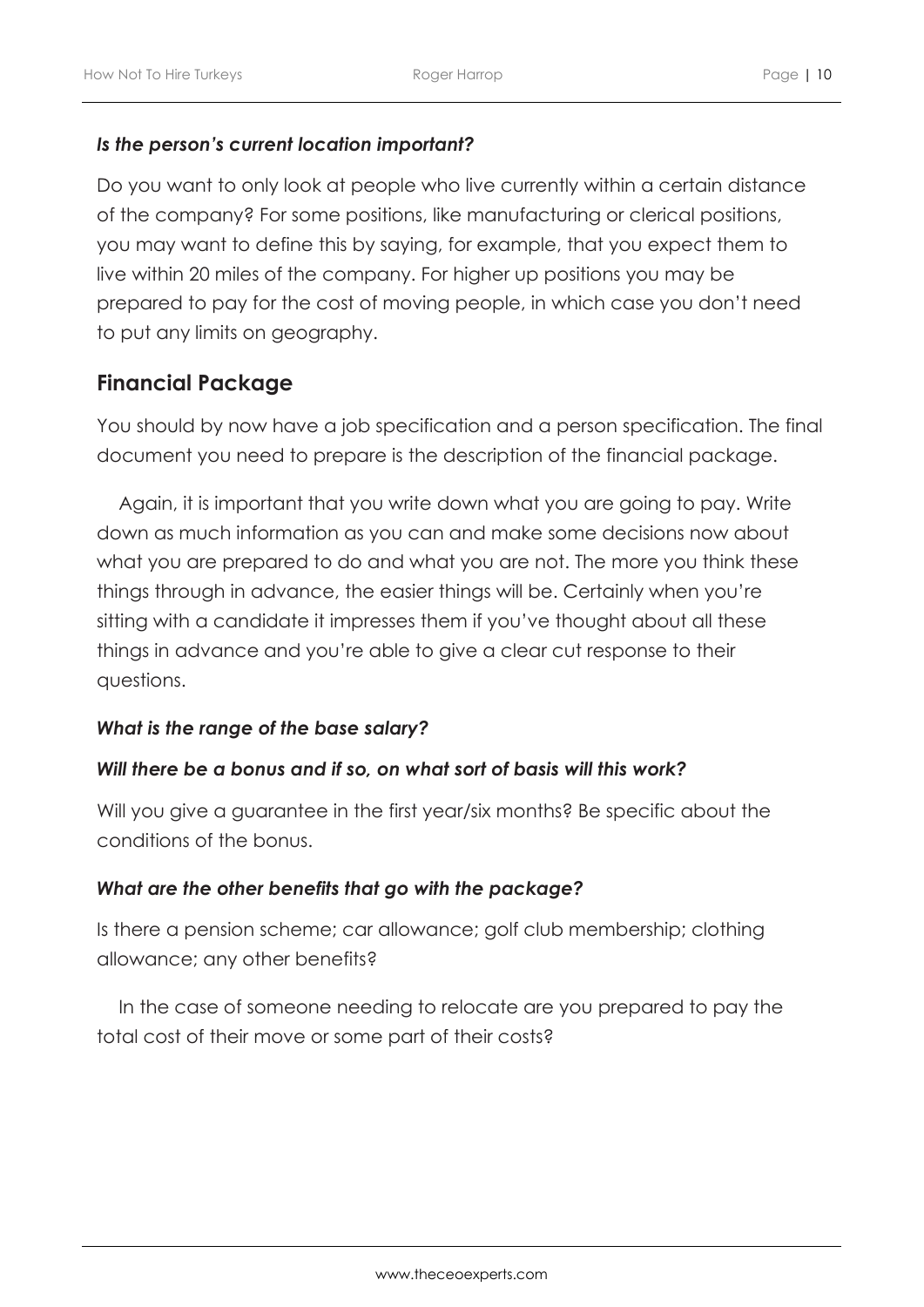### **Roger's Golden Rule #2**

**Don't leave the financial package to your HR or your personnel department.**

Your HR or Personnel Department, or HR consultant will be able to advise you and they can give all the information about standard benefits and so on. However, the fundamental responsibility for setting these definitions must rest with the line manager. He or she **must** see it as a fundamental part of their job.

You should now have a written specification for the job you wish to fill, the person who you want to fill it and the rewards you're going to offer that person. Now you need to find yourself some candidates.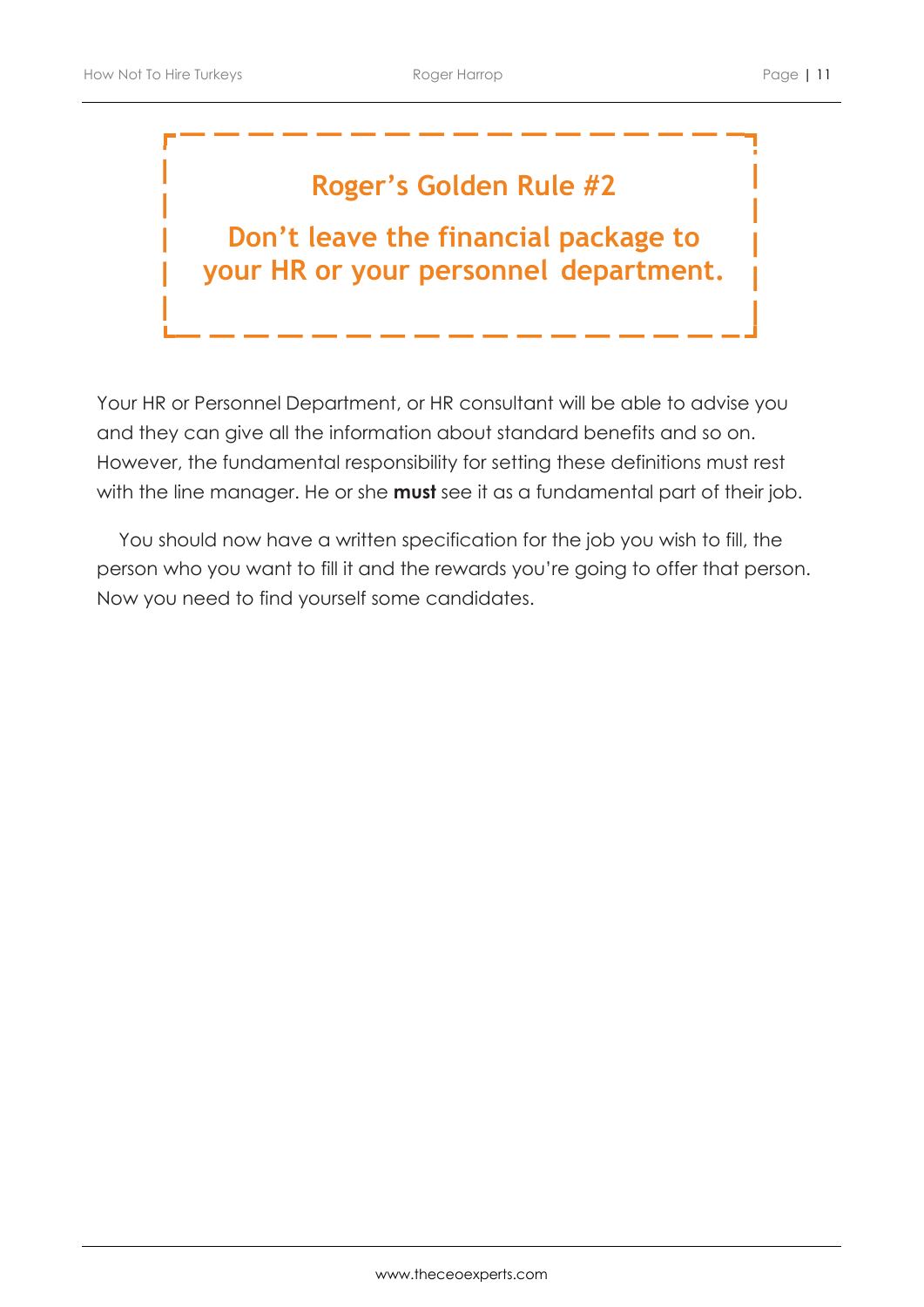# **THREE**

## **Finding the Candidates for the Job**

How do we go about finding the candidates for the job?

#### **Advertising – the shot gun approach**

At one end of the scale you can place advertisements for the job. There are many types of advertising:

- National newspaper
- Trade mags
- Local newspapers
- Local radio
- TV
- Bulletin boards on the internet

Advertising is a perfectly reasonable method of recruiting and finding candidates. It is of course a shotgun approach. There will be many people seeing or hearing your advertisement who aren't in the slightest bit interested and indeed are not targets for you. However, what it can do is to bring out people you might not find by other efforts.

### **Roger's Golden Rule #3**

**If you're going to advertise have the experts write the advert.**

Have your marketing department write the advert. If you don't have a marketing department but you have an outside agent, get them to do it for you. If you have neither, employ someone to write the advert for you. It's no different to any other form of advertising. Imagine - it is likely that the ideal candidate is probably very happy in the job he or she is doing at the moment.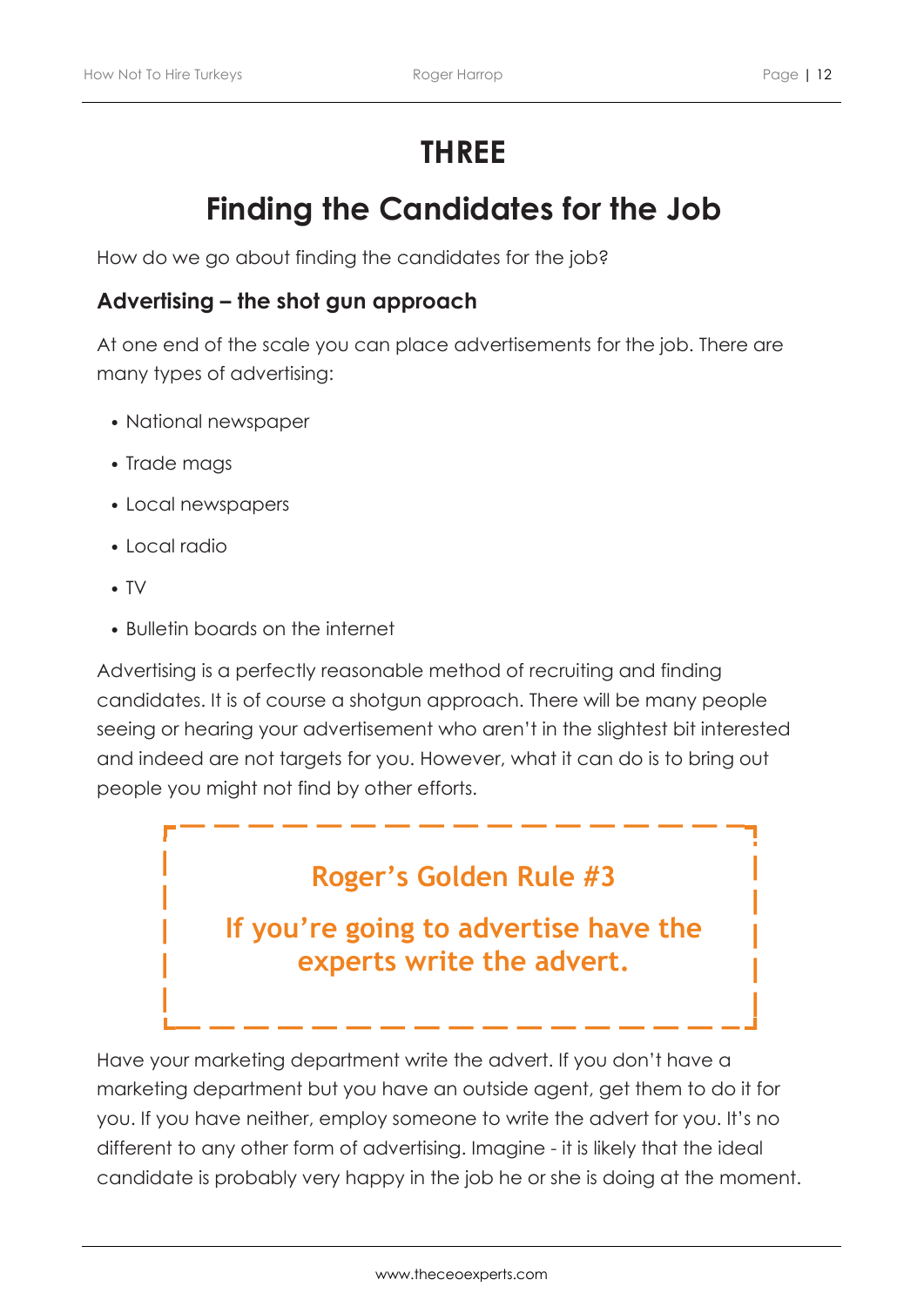They may have been there for some time and they may have very slightly itchy feet. Your advertisement needs to compel them to respond, to take action. You could waste a considerable amount of money advertising unless you use the professionals to write the copy.

So many times when I say this people look at me as if I'm a Martian! It never crossed their minds! Their HR department writes their adverts for them. Have a look at these ads from the potential candidate's point of view. Does the company sound interesting? Is the advertisement sexy, exciting? Does it sound as if they really want you? Does it sound as if you're going to be working in a winning team? Does it sound as if you're going to be working with people who are interesting to work with? Does it sound as if there are opportunities for growth and development?

The truth is that if it doesn't do these things you're not going to get much of a response. So use the experts to write and prepare the advertisement.

So what are the pros and cons of advertising?

#### *Pros*

Advertising may well produce candidates you won't come across any other way.

It may be cheaper than paying the cost of a recruitment expert. Having said that, it isn't necessarily that much cheaper in my experience.

You have the advantage that only you are exercising judgement on the people that apply. You know the company, you know the job, you know what you are looking for better than anybody else. You have complete control over the choice of which applicants you see.

#### *Cons*

You will be receiving every single application and these will have to be filtered by you, which can be time consuming. You may find that up to 80% of applications will not be compliant with what you're looking for.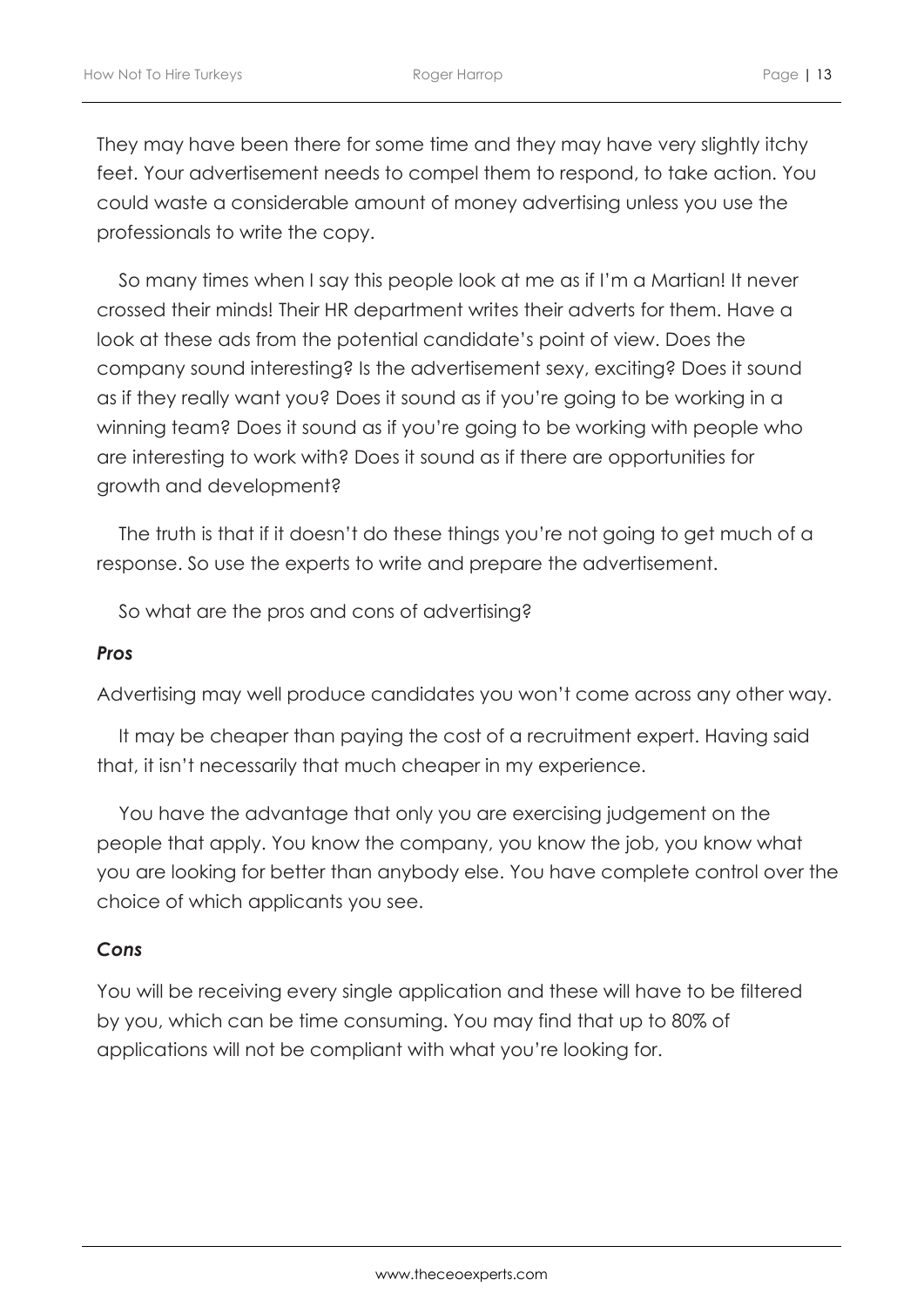### **Headhunting – the rifle shot approach**

Headhunting is a more focused approach – the rifle shot as opposed to the shotgun approach of advertising at the other end of the scale. Using a headhunter will probably mean that you know quite categorically where the ideal candidate is going to come from. They're likely to come from a certain company or industry. They are likely to be doing a specific job today. You may indeed know the name of someone you'd like to target. This is where a headhunter would operate. They would take all that information that you have and ring up people who are in this specific job today and say "I think you ought to be interested in this job". Headhunters would not generally be looking at people who are unemployed, although they may occasionally look at a databank. Most of the time, however, they are used by companies to tap a particular individual on the shoulder to say "Come and join us".

You may well ask, "Why can't I just do that myself?". The first answer is that in some countries it is illegal to do it yourself. In fact in some countries headhunting is illegal anyway, so check on that first! Secondly, you will find that people are flattered to be approached by a headhunter. It makes them feel important, and indeed they can respond to and ask questions of a headhunter differently from the way they can respond to you merely ringing them up.

A headhunter will generally charge approximately 30% of an annual salary, perhaps more. In selecting your headhunter, again you need to be very careful because they tend to specialise by industry. This varies from country to country, but in most countries there are directories you can look at to get some advice on headhunters and their specialisms. Also don't forget to ask around. There's nothing like hearing that someone has done a good job in your particular field.

### **Recruitment Consultants and Agencies**

In between the two ends of the spectrum – advertising and headhunting – you have a number of options. There are a number of different types of recruitment consultants and agencies offering a variety of levels of service.

#### *Recruitment consultant or agency that doesn't interview*

These consultants or agents will take your specification and use it to trawl their own database. They will use their own advertising, do internet searches –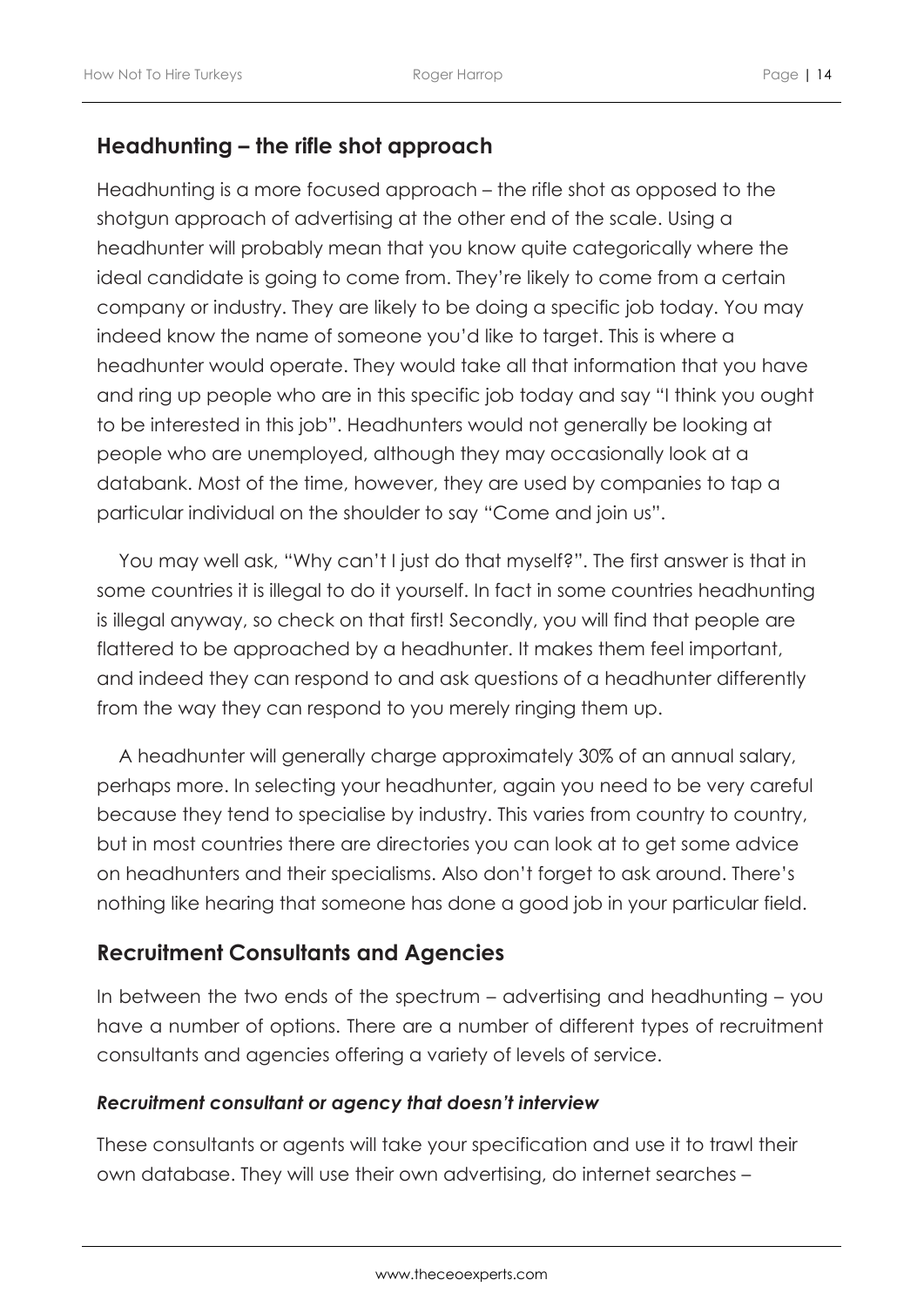whatever mechanism they use they will come up with CVs for you that they believe match your requirements. This is a route I personally favour.

How many applications can you expect to get using this type of consultant?

Recently, I was recruiting a key account manager and we received 28 applications that were fairly compliant. From these I got a short list of 10 or 12 that I actually interviewed. Equally I recruited a finance director for another client a year ago and in that case I had more; about 40 applications that came through that were broadly speaking compliant.

This level of service will cost roughly 15% of first year's salary.

#### *Recruitment consultant or agency that interviews*

These consultants or agencies will also search for candidates by whatever means they can. Some of them may say that they will actually headhunt, but most of their searches will be done through databases and advertising. They will then interview candidates themselves and will guarantee a short list of whatever number you have agreed upon. Because you can leave all of this to them this level of service means the minimum amount of effort for you. There is a lot to be said for this approach and it can work well. However, my experience is that there is a danger that these people don't always understand the job as well as you might like so you don't always get the best possible candidates.

This level of service will cost you more. In the UK it will be perhaps 20% of the first year's salary or perhaps north of that.

#### *Recruitment agent and headhunter*

These agents will use all methods. They will advertise if you pay for it, they will headhunt, they will use databases and they will interview to get you your short list. For this service you will tend to pay something in the region of 25% of the first year's salary.

Whichever of these options you choose, for any position, you should be getting yourself a good number of people for your list of candidates.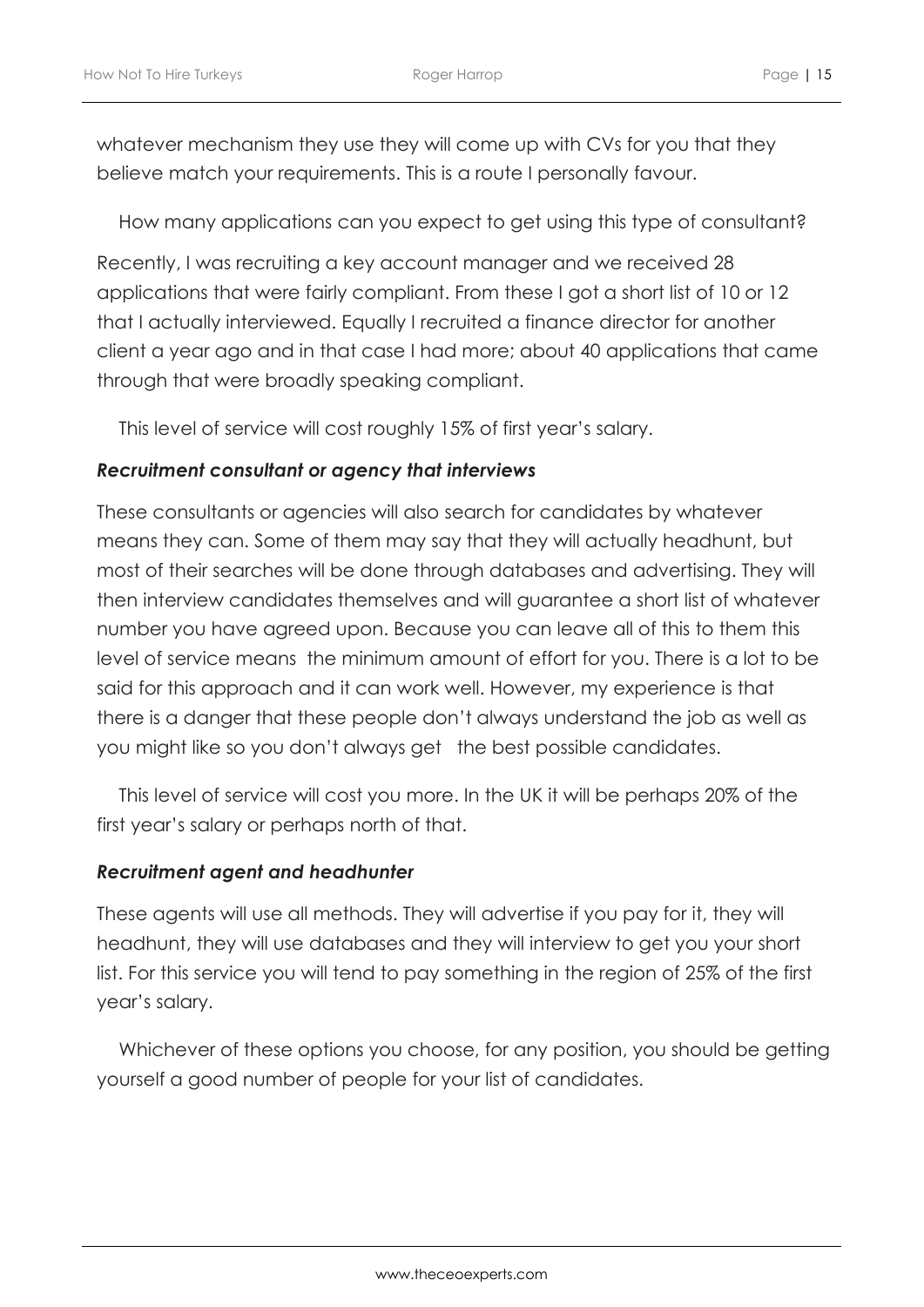# **FOUR**

## **The Selection Process**

First of all I'd like to outline the overall programme leading through to selection. There are four stages to the process.

- **Initial interviews** or some other mechanism to get down to a shortlist of between four and six. Interview the candidates yourself or use a recruitment consultant or headhunter.
- **Selling the job to the candidates** on a visit to your premises to meet you and the person they will report to. They will spend half a day with you in order for you to sell the job to them. This is often something that's missed, but they need to be convinced the company and the boss are right for them.
- **An assessment centre**, which will take place over a full day and is an objective method of selecting candidates.
- **Wash up interview with chosen candidate**, including a discussion with their new boss and clearing up any queries that have come up from the assessment centre. Or it may be simply negotiating and offering the job.

#### *Prior to the initial interview*

You've now got a list of candidates. You've got CVs of people who, broadly speaking fit the specifications you laid down. The next stage is to decide how many of these people you want to see face to face. From there you will make a second cut down to a shorter list. I suggest that if you're looking for a short list of between four and six you need to have initial interviews with about ten to twelve. Your shortlisted candidates will then attend an assessment centre.

Prior to the initial interview you need to sort out the logistics. Your final shortlist of four or six people will need to be available for the assessment centre, so you will have to give them plenty of notice. Telephone or email them asking them to come forward for a first interview, letting them know that if they are shortlisted they will be expected to have a specific date available for the assessment centre.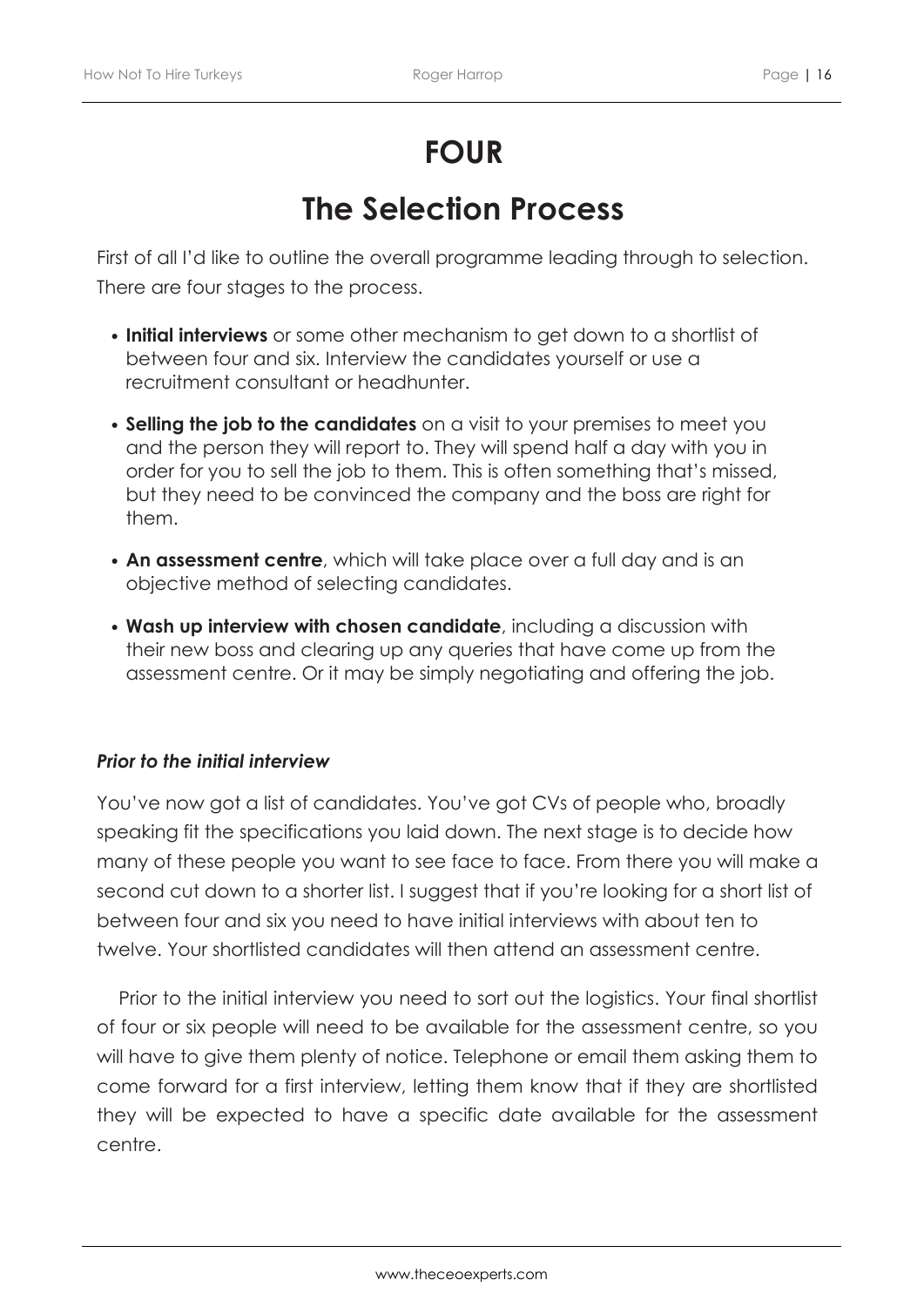#### *Initial interviews*

Be clear what your endgame is here. These interviews are not to find the person for the job, but to find your four or six for the assessment centre. At this interview I would not spend time going through people's CVs or getting them to tell me what they've done in the past. I would be trying to find out what sort of person they are. Are they the right sort of person to be considered for the position? I'd be asking them some pretty provocative questions related to the job so that I could make a judgement about whether they have the sort of competencies we are looking for. Are they are the right sort of person for the job?

Let me give you an example. I mentioned earlier that I was involved in the recruitment of a key account manager for one of my clients. During the initial interviews, I gave the candidates a scenario along the following lines:

We have heard from an external source that one of our key account customers has placed business with someone else. If this is true it will mean that we will no longer get the traditional amount of business from that customer. How would you handle this situation?

Once you have presented a scenario such as this to the candidate, you then need to close your mouth and listen. This is very important - there needs to be a lot of listening. The interviewer is not there to do the talking. The candidate is there so that you can hear what they have to say. Give them time. Wait.

In this scenario, I wanted to see how they would approach this sort of situation, who they would talk to and how they would establish the truth of the matter or otherwise. Also, I wanted to see how they would report the matter internally, how they would decide what they would tell their boss and when, and how they would decide who else to involve within the company. I wanted to be in a position to judge whether the candidate understood, intuitively or otherwise, how to handle key account management.

Also during this interview, you may have other probing questions based on their CV. You may have spotted some limitations, conflicts, discrepancies or whatever.

At some point you need to be doing a bit of a selling job on the company and the position. You will need to explain what the position is and who they will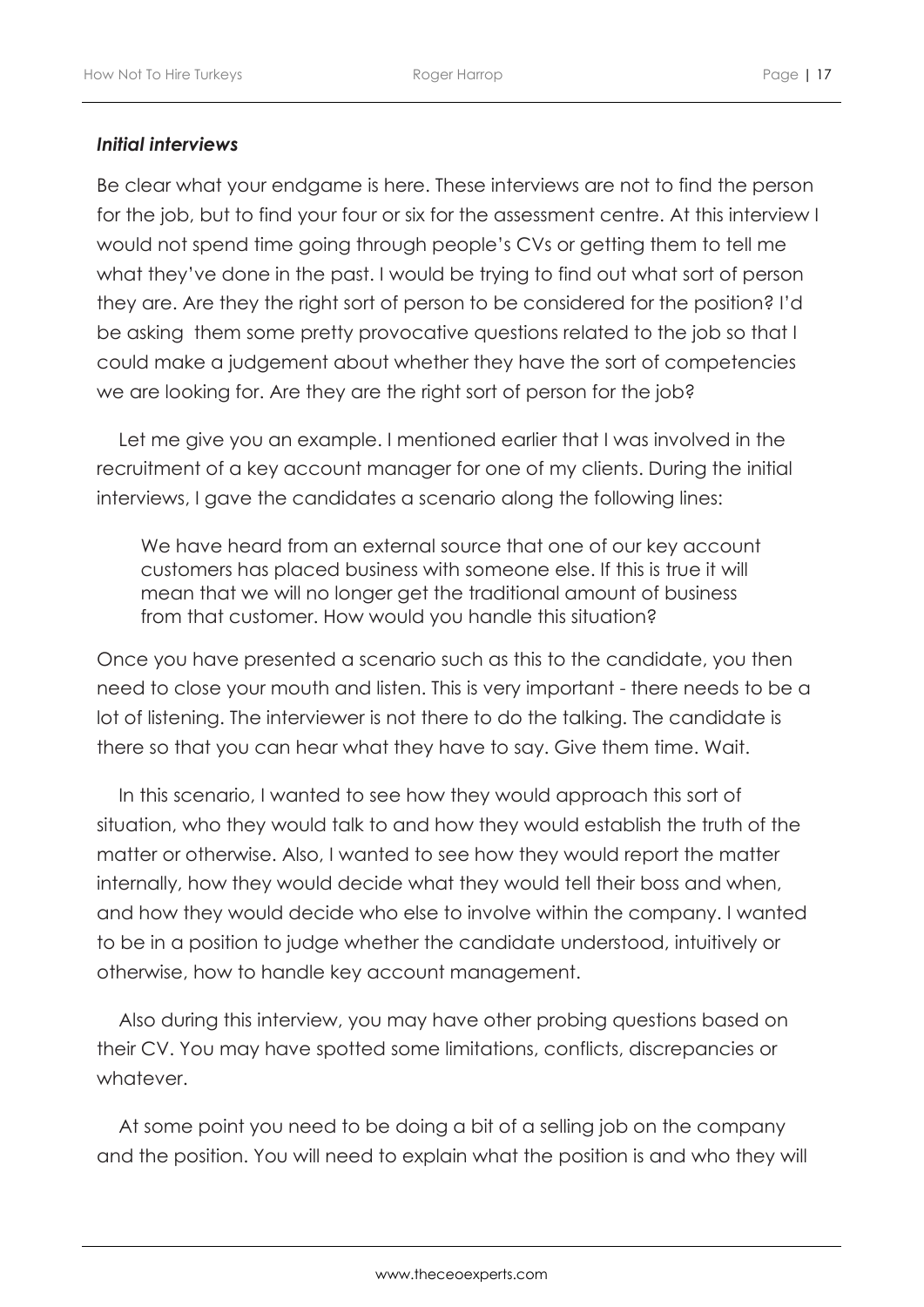report to. Also tell them a bit about the background of the company as well as its future. It's a good idea to show some enthusiasm about the position and hopefully begin to get the candidate excited about it.

So the two things you want to achieve here are that first, the candidate continues to want the job and second, you are making your first selection down to a shortlist of, say, six people.

I would expect this first interview to be very relaxed, not necessarily on site and probably to last a couple of hours.

#### *Selling the job to the candidates*

The next stage is all about selling the job to the shortlisted candidates. You should set up a programme for them to spend ideally half a day at the company with the person they will be reporting to. They should be shown around the company, be introduced to people and be allowed to ask as many questions as possible. This part of the process is about convincing them that they really want to go for this job.

Obviously there may be some questions that you have for them as well, but principally this is about giving them the information they want.

One of the reasons that you're doing this is that assessment centres can be viewed as being a little cold. Also they are often held offsite so this day at your premises is essential.

#### *Assessment centre*

At this point I'd like to remind you of the poor results we now generally accept using classic recruitment techniques of a couple of interviews. Using these techniques you will only get it right two out of five times. Every third person you recruit will leave or you will have them leave you because they are not right for the job. So any possible method for improving that performance is worth doing.

One of the key vehicles for improving these results is the assessment centre.

There are many different types of assessment centre and I'm going to describe the one that I find the most effective in getting the success rate as high as possible.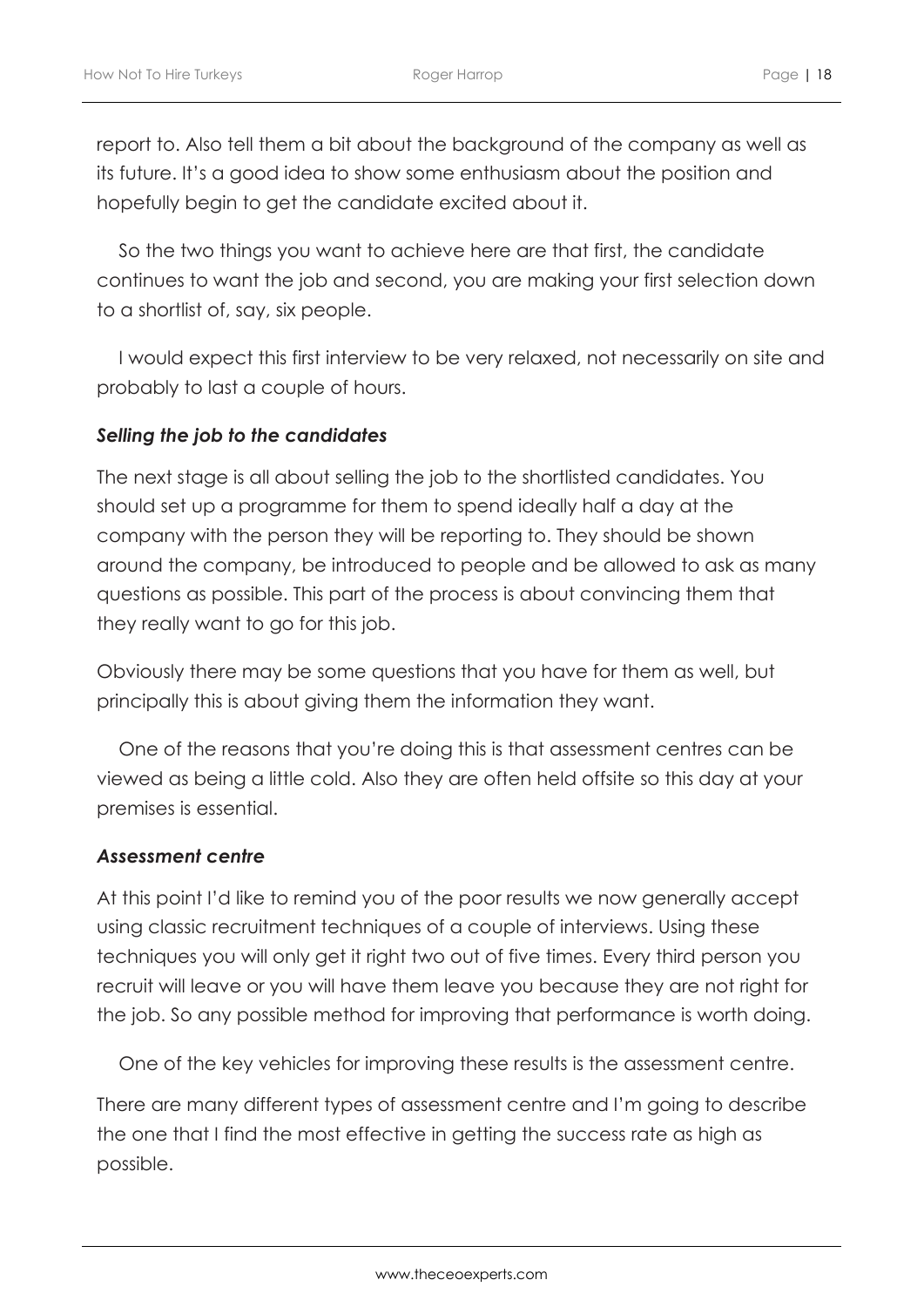Linked to the assessment centre, I would also use some other mechanisms for evaluation. These provide useful information that is secondary. You may find you need to use it in certain circumstances, such as when you've got a dead heat and you want to evaluate between two candidates.

I would use psychometric testing. There are many types of psychometric testing and they all have their merits, but I particularly value 16PF, accompanied by Belbin Team Roles Primary and Secondary. Assuming this person is going into a team you would be making some evaluation of the ideal Belbin team role on the job specification.

If you would like to explore Belbin Team Roles further, this is covered comprehensively in my Staying in the Helicopter half day workshop, which is available from www.theceoexpeerts.com

I would also have candidates complete aptitude tests. These are normally verbal reasoning, numerical reasoning and diagrammatic reasoning and the results of these are set against a peer group appropriate to the job.

Plan logistically exactly when these tests are going to take place. In all cases they have to be carried out by a fully qualified practitioner.

Returning to the assessment centre proper, the one that I recommend is a one-day event. Generally speaking you would expect the candidates to come in the night before and indeed that may be when you run the secondary tests that I've just referred to. The day of assessment will probably run from about 8.30 in the morning until about 5 in the afternoon.

During the day, candidates will typically carry out four or five exercises of one sort or another, probably half of which will be individual exercises where they are working on their own, and then reporting back or giving a presentation to an assessor or assessors. The other half are joint exercises where all the candidates are together and they are being evaluated in a situation together.

Now I can already hear some eyebrows being raised at this. I have had situations, and indeed in the US in particular, where I've had candidates refuse to do this, saying "I'm not going to sit down with other candidates, that's not acceptable." In those situations I would have to tell the candidate that they will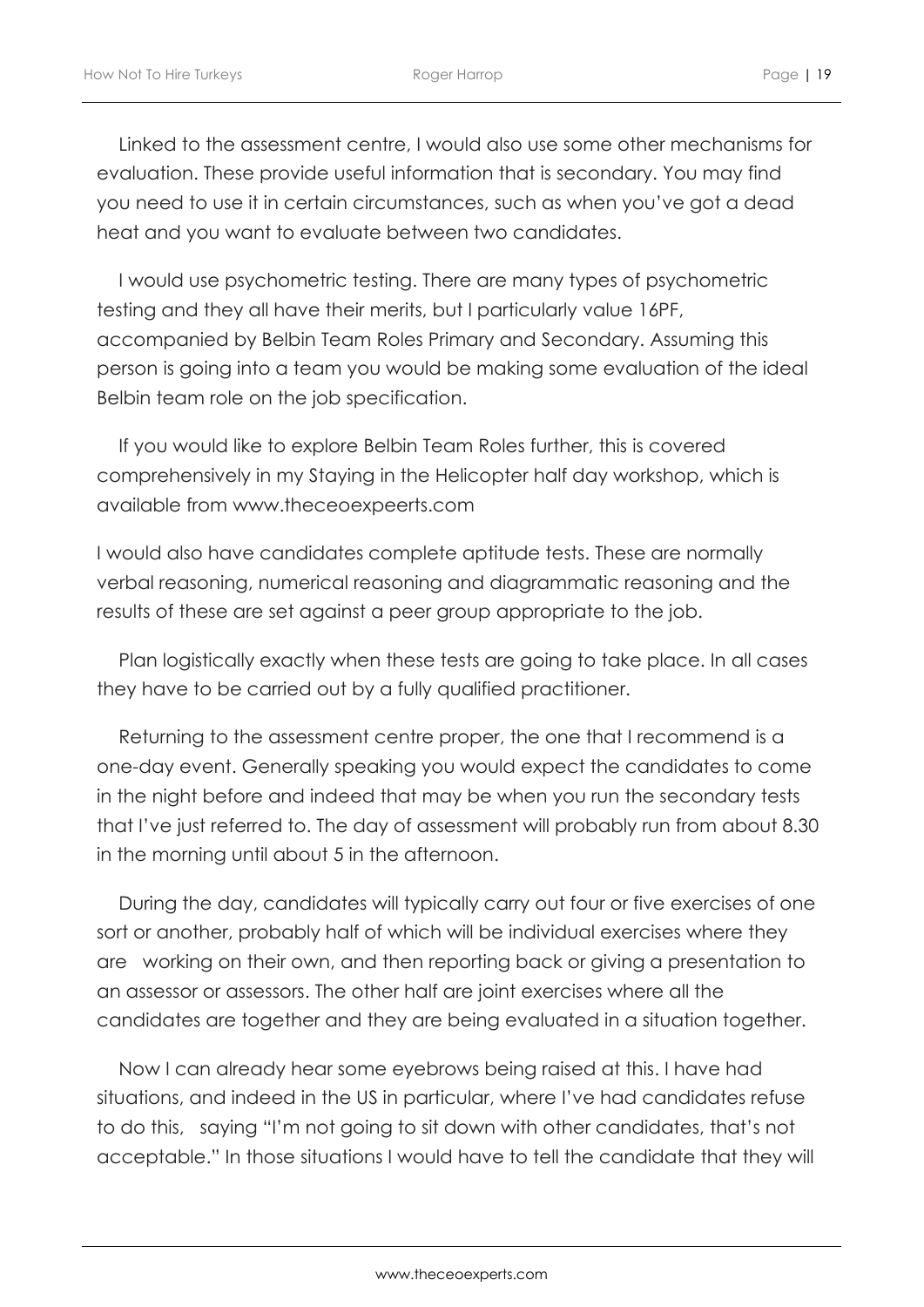not be considered. If a candidate really wants the position I believe it is perfectly reasonable to ask them to go through a day of assessment and that that does involve meeting the other candidates.

You might find the occasional candidate may raise the problem of confidentiality. They may not want people to know that they're attending the assessment centre and that's perfectly reasonable. In fact it is something that we make absolutely clear to candidates from the beginning that their attendance is confidential.

For the assessment centre, I favour using an outside facilitator who is completely neutral and remains objective throughout the day. I have found over the years that Bourton Group (www.bourton.co.uk) are excellent at this. They have some very good exercises in their library and they manage the whole operation impeccably for you. Of course there are many other organizations that could do this for you.

The facilitator runs the day and sets up the agenda for the day to make sure it all operates smoothly. He or she handles the administration of the day, which can be quite complex. It is important to find someone with a cool head who is not actually involved in the selection process.

You will also need assessors. As a general rule I would operate on a 2:1 candidates/assessors basis. So for your six candidates you will need three or four assessors. They will need to be trained in how to be wholly objective and this will usually mean half a day's training that is usually conducted by the facilitator. In each of the exercises, they will have been nominated candidates to look at. They will make an evaluation against the particular competencies you are looking for – the competencies that you've recorded in the job specification. The exercises will have been carefully constructed in order to facilitate evaluation of those competencies.

They will use a marking system that scores from 0 to 5 with 3 being either a 3+ or a 3-. Generally speaking, 3 is an acceptable performance, 5 is an exceptional one. 0 means that the assessor can't see anything to evaluate. Occasionally you find that people stay silent, in which case an assessor would have to give them a 0.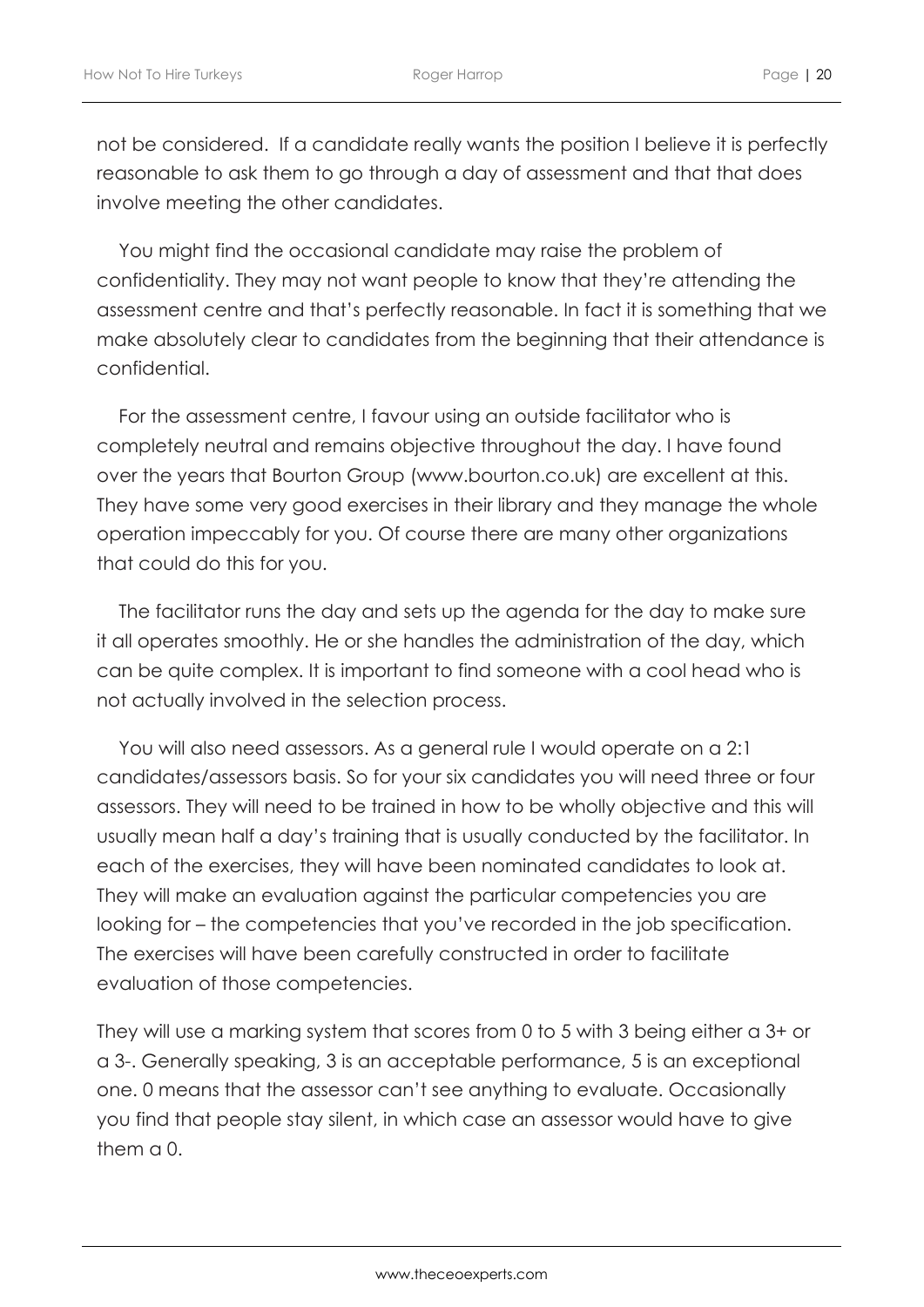Who should your assessors be? They should **not** be peer group members of the job that you are selecting. They should be at least from the next level up, maybe from the one above that. I would certainly expect you, as the chief executive, to be involved.

The assessor's job is not to get involved in the process, not to have eye contact with the candidates and not to show emotional feelings. They need to adopt a neutral position in order to evaluate the candidates objectively. This is all explained to the candidates at the beginning of the day.

There are many exercises that you might run through and here are a few examples.

#### Project planning exercise

You might start with a group session with all six candidates sitting around a table. Each candidate is given a list consisting of 23 parts of the planning of a project. They are asked to spend ten minutes on their own to put the items into the correct order for an effective project plan. Then they are given 20 minutes to discuss together in a group and to agree the order the list should be in. Assessors will be sitting at some distance and will each have been assigned one or two candidates. They are looking for particular competences. Any number of things may happen in this situation. You will find people who keep silent and do nothing, people who try to take over, others who will try to assert their will, others that won't. A lot can be gleaned just from this one simple exercise.

Importantly, at the end of this exercise you also have the paperwork. From this you can see the listing that the person prepared and you will be able to compare it with the listing that was agreed by the group. From this you can see how much each person stuck by his guns or was flexible. Of course, there is also a school solution that you can compare the results to.

Similar exercises may involve a form of role playing. The candidates may be given a company situation together with a brief. They may be sitting around a boardroom table or in a management meeting and they have to get their view across and agree a joint way forward.

As far as individual assignments are concerned, these again are many and various and really will depend on the job and the competencies you are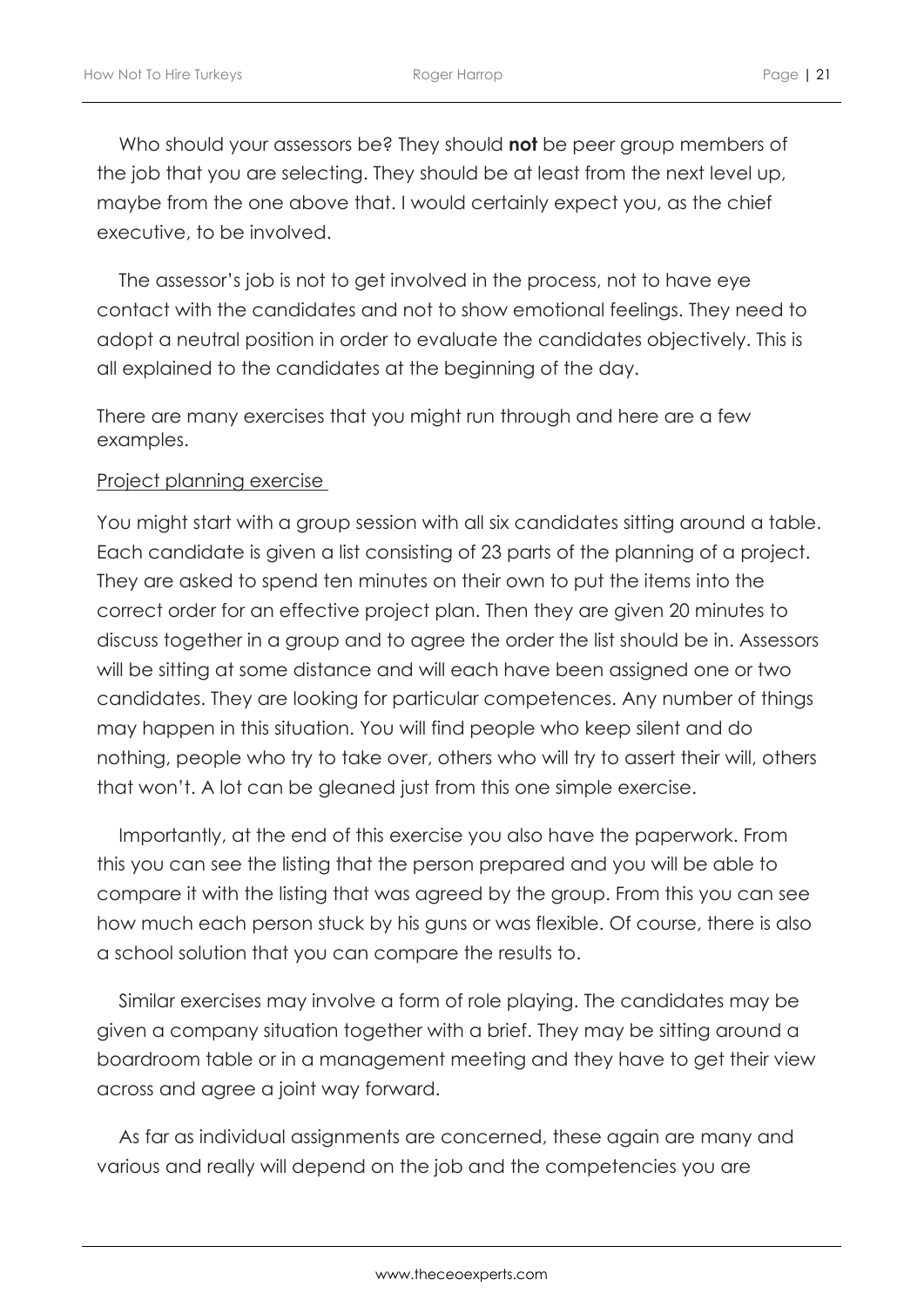looking for. To give you one example, if you were looking for a person who can keep many balls in the air – like a haulage company scheduler or a materials manager for a factory you might suggest a scenario like this:

"You have a plumbing business and you employ three or four plumbers. The background and the competencies of each plumber are given in the attached sheet."

"Here is your planned work schedule for the week. However, a school has rung and they've got a leaking tank and at the same time one of your plumbers has rung in sick and the VAT inspector wants to visit you today [etc., etc.]"

"Please schedule the work on the attached work matrix – giving reasons for scheduling it in the way you have."

When they are, perhaps 20 minutes into scheduling that out, the facilitator can say

"Right there's an emergency call from an old people's home where there is a major leak and people are at risk – please reschedule urgently."

The completed matrix plus the questions you will ask at the end will very clearly tell you whether this candidate is able to cope with many balls in the air and with change.

At the assessment centre you do put candidates under a fair amount of pressure during the day. They don't have much time to themselves and one of the other evaluations that is likely to emerge is a view of their staying power. It's not unusual to find a person who's very sparky in the morning and yet come the middle of the afternoon all their energy is gone … and they just don't have the staying power. And that will tell you something that you need to evaluate against the competencies in the job that you're trying to fill.

There are two other projects or exercises that you always have in the assessment centre.

#### Structured interview

The structured interview may take half to three quarters of an hour and is carried out by one of the assessors who will have a number of predefined, very probing questions. Every candidate will be asked the same questions.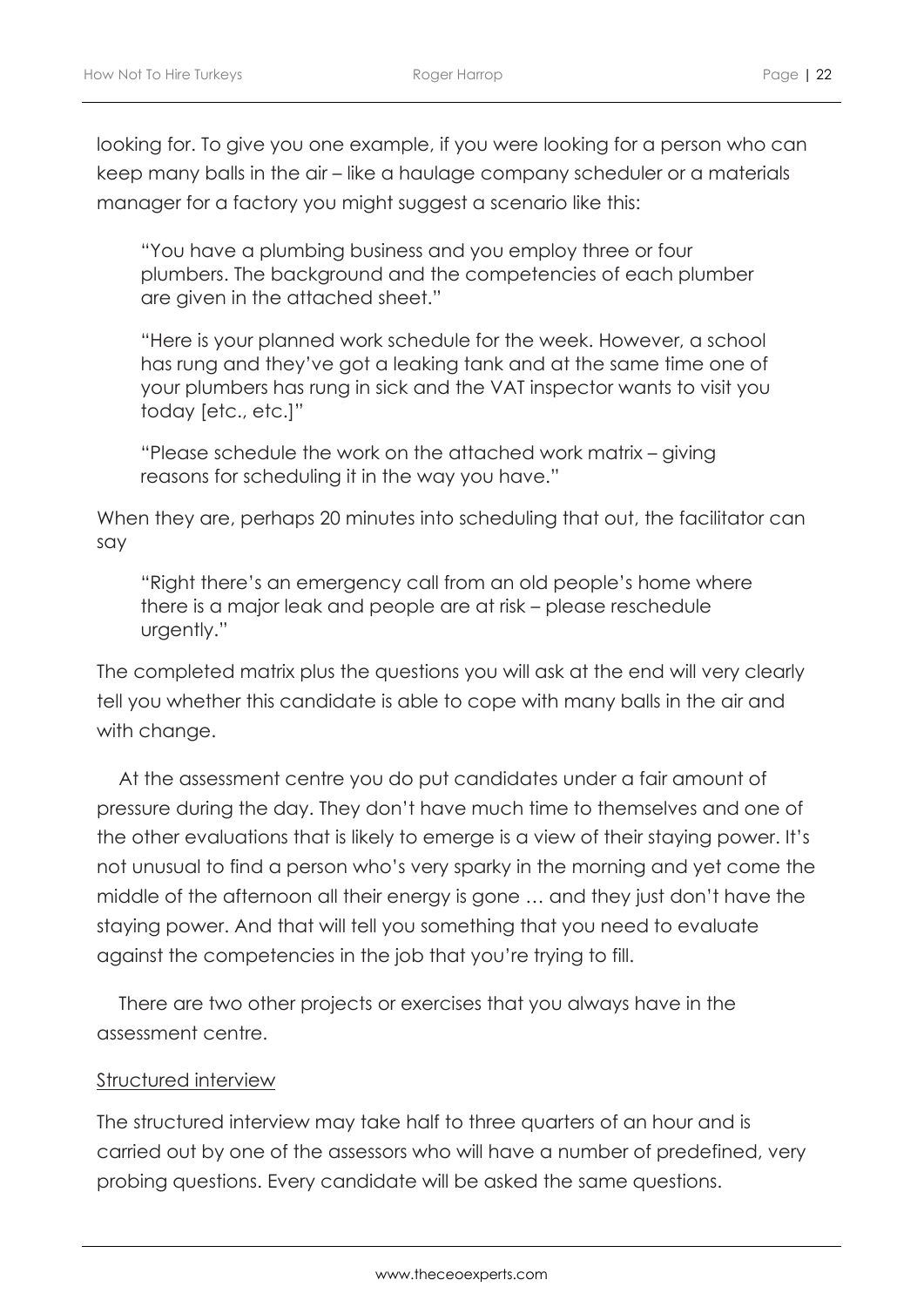#### For example:

"Tell me about the biggest success you had in your last job."

"Tell me about the single item that in retrospect you wish you would have done better in your last job."

Each of the questions is pre-prepared and relates specifically to the competencies that you have defined in that job specification. So, for example, if you are looking for change management as a particular quality in the individual then there will be a section on that.

#### Business case scenario

In most cases you will also have a bespoke activity designed specifically for the job you are seeking to fill. For more senior jobs this is often a business case scenario that you give to the candidate to consider. You will ask them to give a presentation at the assessment centre of their views, analysis and opinions on the information they've been given. Often you will send the information to the candidate a week before so they have time to prepare their presentation for the day.

I mentioned earlier that I was searching for a finance director last year. For this particular section of the assessment centre, we had a set of accounts prepared. This had been sent to the candidates a week before the event. We asked the candidates to review these accounts and, as part of the assessment centre, to make a presentation as if it was to the board, on their evaluation from these accounts of the position of the company and the recommended future actions you believe that need to be taken.

The candidates would therefore be attending the assessment centre fully prepared to present back to one or two assessors and to answer questions. By doing this you are giving the candidates a scenario that is absolutely relevant to the job and as close to reality as possible.

In conclusion, I'd like to address those of you who still may have some doubts about assessment centres.

I've been involved in assessment centres in many, many companies of all kinds of sizes. Generally speaking chief executives or managing directors can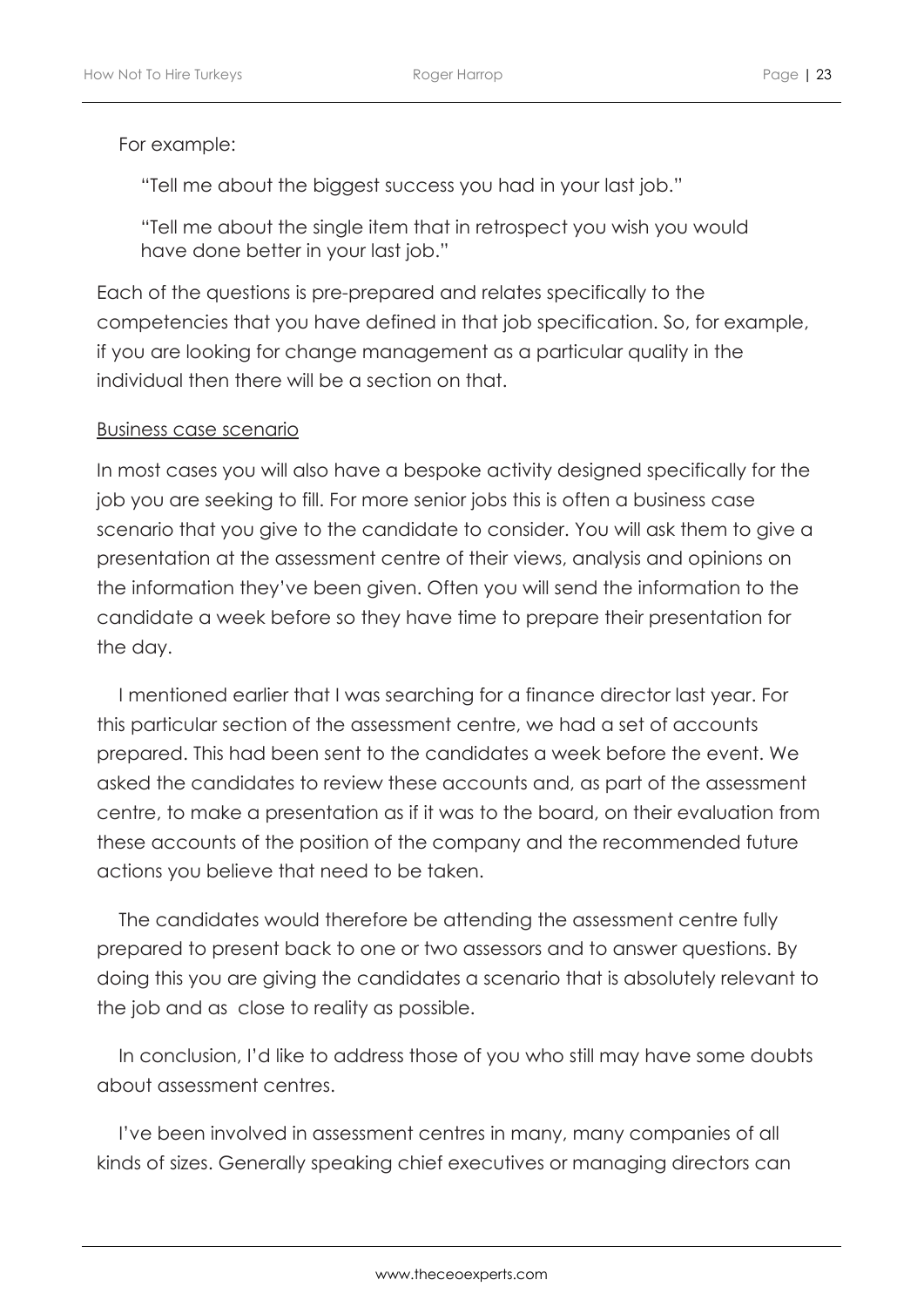be fairly sceptical beforehand about them. Often they can't see the cost and the time involvement are really worth it. Frequently, they are rather nervous about putting candidates together.

One chief executive I was working with, Richard Evans, was really sceptical. He said to me, "Look I've done that first interview. I know who's going to get the job, I absolutely know it. He's head and shoulders above the rest. But okay, we'll go through it." And very interestingly, that particular person was quite a star - at the beginning of the day. But he was one of those people who didn't have the staying power and he really did crash and burn. By the middle of the afternoon he was just blown out. He was hardly getting involved in anything and he was clearly taking some erroneous decisions. There were two others who came through strongly throughout the day who, when we had our wash up session, were clearly a head and shoulders above this guy. And that evening Richard said to me "Roger, I've got to apologise, you were absolutely right. If I had employed that guy this morning it would have been a mistake, without question, and he probably would have gone within six months. I am now wholly convinced that the assessment centre process is the right way to go."

#### *Wash-up session*

Okay, so our day is over. These candidates have been put under a lot of pressure and a lot of stress. Again, I don't apologise for that at all. What do we get? Throughout the day, assessors have been giving marks of 1 to 5 against particular competences for each of the candidates in each of the situations. When all the candidates have gone and the facilitator has completed his or her work in putting all the figures together, you have a wash up session.

I always find this fascinating.

For each candidate a matrix is put up – often on an overhead projector on an acetate sheet. This matrix shows each of the projects they've done during the day, together with the assessors' marking against specific competences. You will also have information about their 16 PF, their Belbin profile and their scoring on verbal, numerical and diagramatic reasoning. All the information will be up on this one sheet in front of you.

For the vast majority of candidates you will see instantly that every one of the assessors has come up with a similar view in different circumstances of a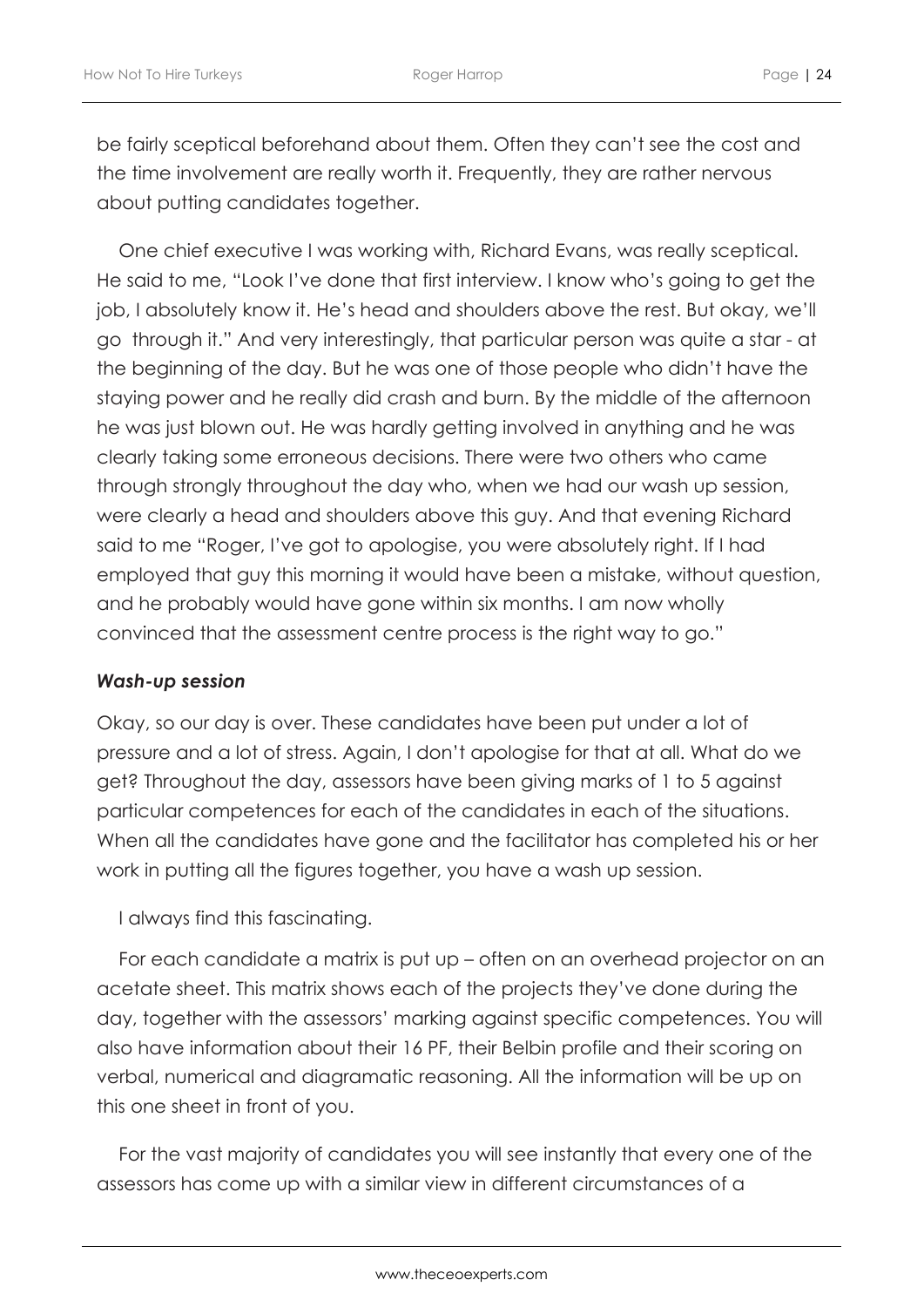particular competency. There will be marks of 2 and 1 and 0 and the occasional 3 minus and you can see so clearly where the problems with a particular candidate lie.

Sometimes there is a mark that stands out. In that case the facilitator will ask the assessor to explain why it seems inconsistent with what other people have said. This sort of evaluation often provides more information that helps you make your judgement. This process is gone through one candidate at a time. Be prepared for this to take time. There have been occasions where we've still been doing this at 11 and 12 at night. Occasionally it's a lot quicker because it's so clear.

Put simply and being rather brutal about it, those candidates with an average below 3 really haven't made the grade. Don't compromise at this point, even if you find all of your candidates have an average marking of below 3. None of them are up to the job and you will need to start the whole process again. Whatever you do, don't compromise. Don't tell yourself that you just can't wait any more, that you're desperate for this person. If you do, you'll find yourself back to the success rate we talked about at the beginning of this book.

Don't despair! This rarely happens in my experience. Often you will find that there is one candidate who absolutely stands out and it's as clear as day in front of you on the matrix. Or there may be two. What you're doing in this assessment is not selecting 'the candidate', you are selecting the candidate or candidates who get over the bar - those who meet the criteria we have set. So you may have a couple that come through and that's fine.

To choose between the two, you might then start looking at the PF and the Belbin profile to see if you can differentiate between them on that basis. It may be that this individual is going into a team where you know that ideally you are looking for a Completer/Finisher. If you were to have a look at the two candidates and find that one has a strong Completer/Finisher rating and the other does not – perhaps they have a strong Creative rating - then you might decide to choose the first one. Or you may look at their diagrammatic or verbal reasoning and find, for example, that one candidate's verbal reasoning is really below par. And if this was a sales job, which really does require a lot of verbal reasoning, that may help you to choose the other candidate. If in doubt, bring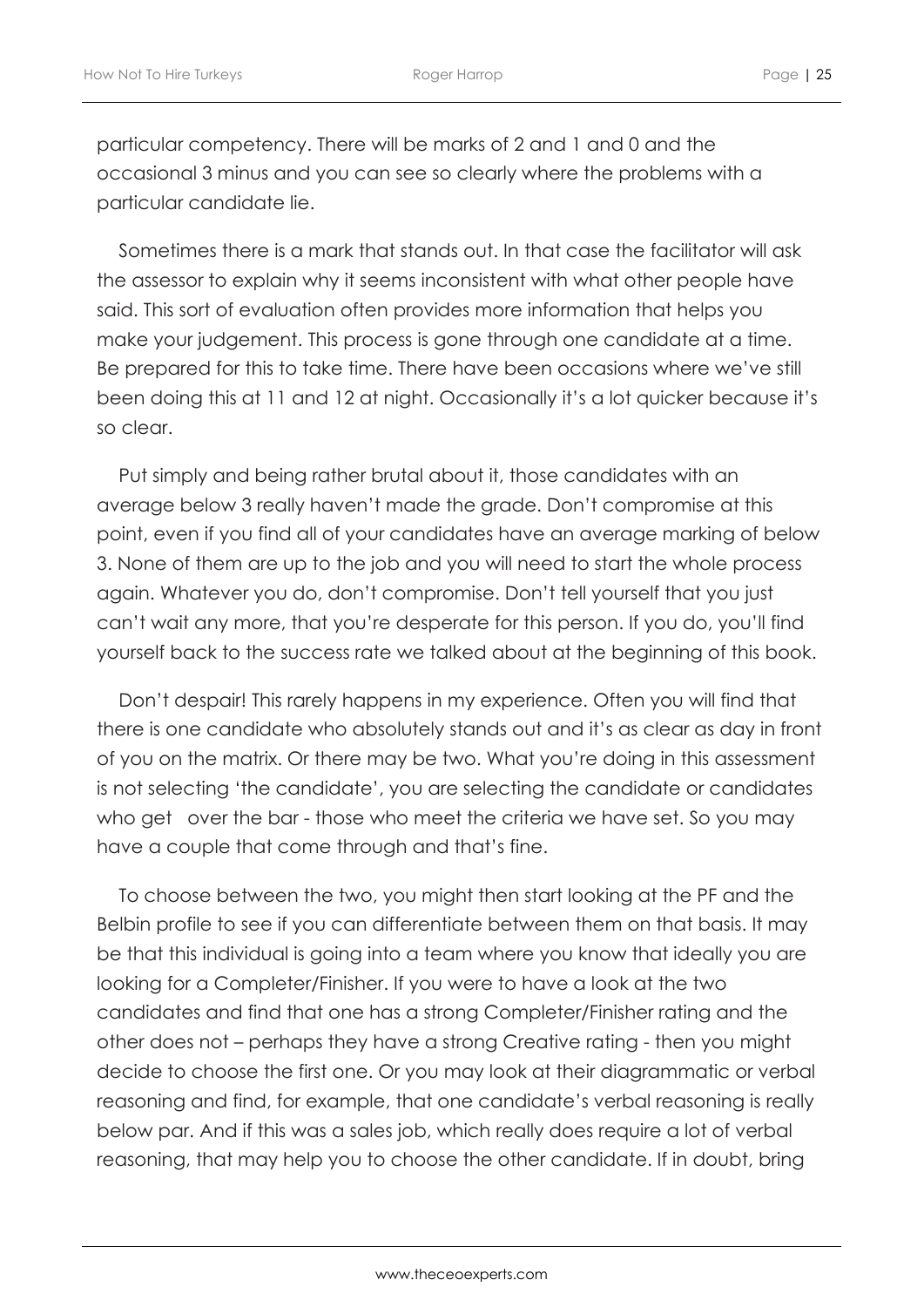both candidates forward for the next stage of the process, bearing in mind any deficiencies or anomalies that may have emerged from the assessment centre.

Finally, the one or two candidates come forward now to a meeting with the person who will be their boss. He or she will probe any areas that need it and make a final choice if there is more than one candidate. At this point they will make the job offer. It is best not to delay the decision any longer; it's already been a very long process. Make the decision there and then and offer the person the position, giving them the terms of the job and ideally negotiating the details and shaking hands on that same day.

Congratulations! You've got your new employee.

You've gone through a process that is wholly objective, that puts people into a position relative to the job they have to do. You have involved a number of people in the assessment process and you have used various methods of testing to supplement that. The results of this, without exception, are that your success rate will be considerably better than the 40% that you might have achieved using the traditional interview routes.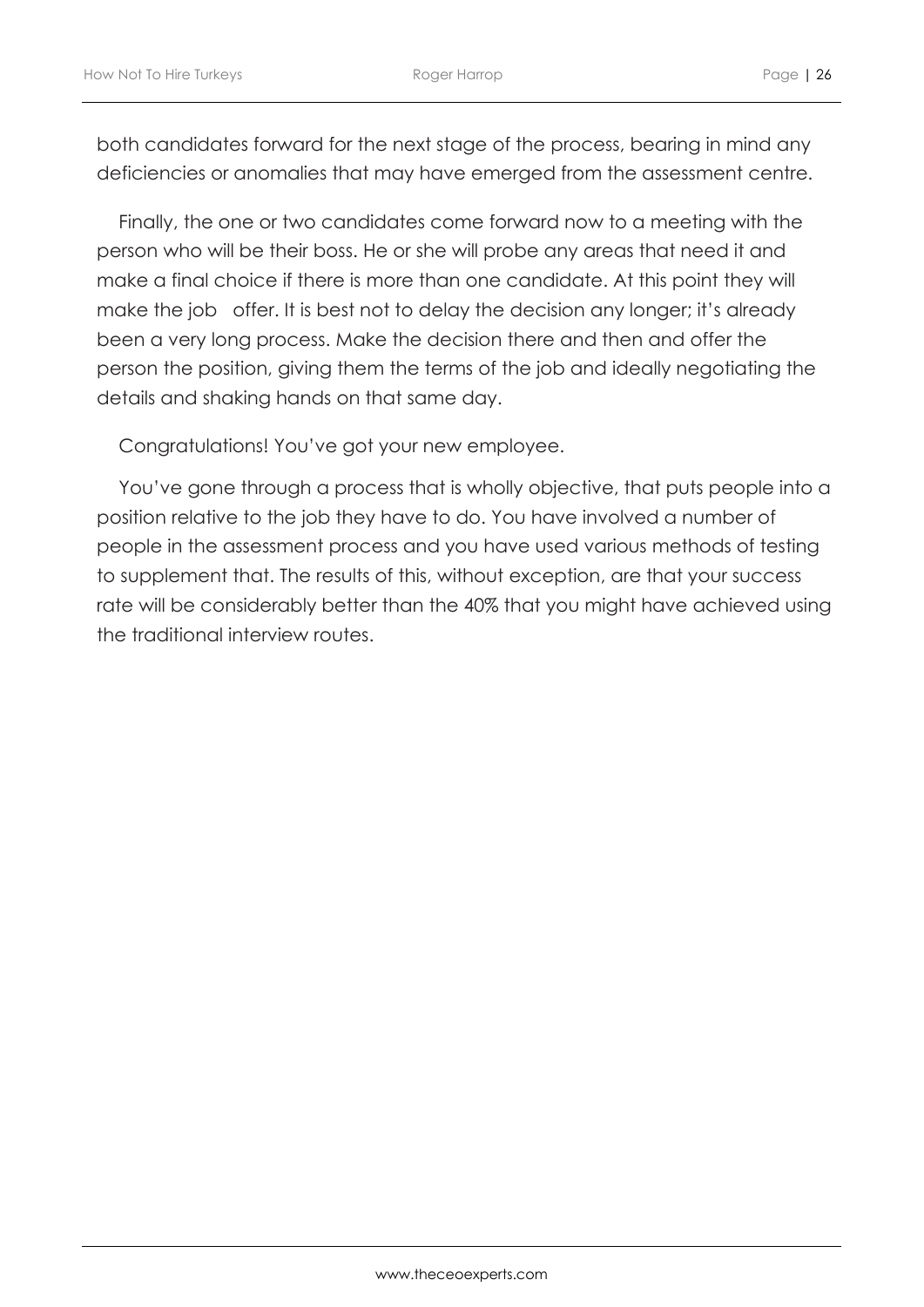## **FIVE**

## **Smaller Businesses Can Recruit to Win Too!**

Many smaller business may feel that they can't afford the assessment centre. Typically a day's assessment centre, excluding the cost of internal assessors' time and so on, could cost you \$12-13000 and this will probably be on top of fees you're paying a recruitment consultant or for advertising. I would say that **every time** the payback is very quick indeed. But if you are a very small business and you don't feel you can afford it, there are still elements you can take out of this.

The most important element is the structured interview, which you can still do with a number of candidates.

Also, the 'business case scenario' mentioned on page \* is a useful tool that anyone can use. If you present the candidates with a scenario to look at in advance and you ask them to present their views back to you - that's as close as you can get to putting them into a situation that is like the job. Think about it for a moment. If you're recruiting, let's say, a sales person, you want to know whether they can sell or not! How are you going to judge that? Is it good enough just to take references, ask previous employers? Surely it's much better if you can put them in a genuine selling situation in front of you so that you can evaluate how they go about doing it.

Here is an example of a business case scenario that I sent to each of the candidates for the job of key account manager one week before the interviews:

"The company's, and your, largest customer account is Fulcrum Industries – a UK based major multi-national company principally supplying the defence industry worldwide with the MOD being a major Client.

The Fulcrum Division with whom we generally deal supplies bio detection and other systems to military and civil defence clients and have traditionally incorporated our sensors in systems supplied by them.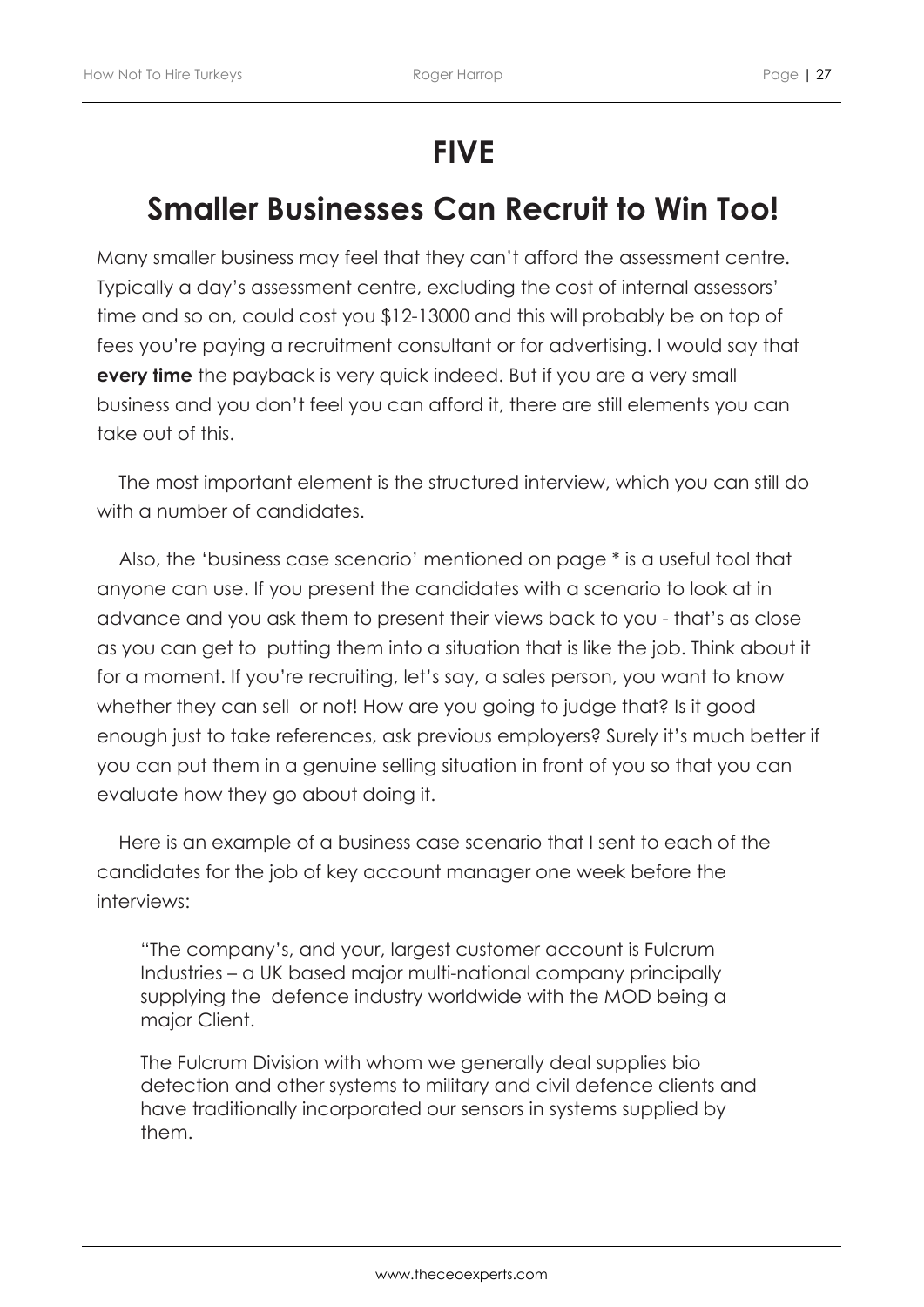These sensors utilise laser light scattering technology whereas US competitive equipment uses fluorescence technology. We are in the advanced stages of developing our next generation sensors incorporating both technologies.

In discussions with Fulcrum in the past you have always been advised that they would be interested in such products and would purchase them from us but that in the longer term (5+ years) they believed another embryonic technology would overtake both and it was this on which they were focussing their efforts.

You have just returned home from a visit to a Government research organisation with whom we have close relations and have been told confidentially by one of your contacts that she has heard that Fulcrum have placed a development contract with an outside firm of consultants to develop a fluorescence sensor for them."

If true the consequences might, of course, be extremely serious for us. You have a Management Meeting starting at 9am the next day.

Please prepare a 15 minute presentation to that meeting outlining the situation, the potential risks to the business and your recommended plan of action (with timings).

Your presentation will be followed by up to 10 minutes of questions.

There will be a white board, flip chart and LCD projector available."

You can do the same thing with almost any job position, including financial people. The first time I gave a candidate for an accountant's job a set of accounts and asked him to evaluate them he was shocked! He said "I've never been asked to do that before." That amazes me! It seems so obvious doesn't it? Just because they've got letters after their name, doesn't mean they can do the job you want them to do. You need to see how they put across the information that they've gleaned and the analysis they've done from those figures.

Some time ago, I was recruiting a managing director for an Indian company and we went through an assessment. Only recently, I met with the successful candidate, Achu Achuthan, who reminded me of the process we went through. He said, "I've never told you this before, but I had two other job offers, which were both more attractive than yours in terms of remuneration and prospects. But I was so impressed with the process that you went through to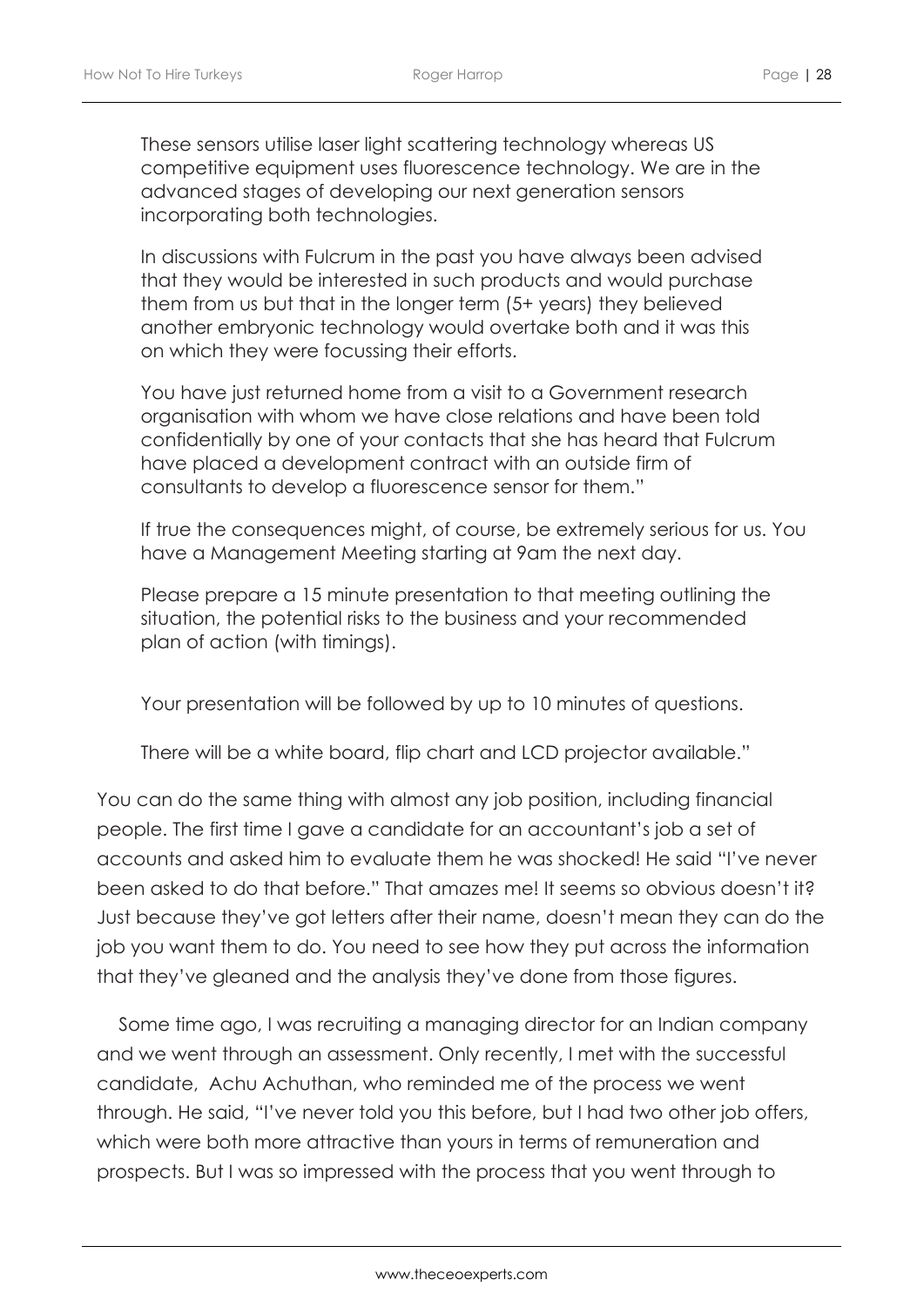select me – that's the main reason why I joined you and your company. Because it seemed to me so professional and so much the right thing to do and indeed it's what I have adopted ever since in terms of recruiting people."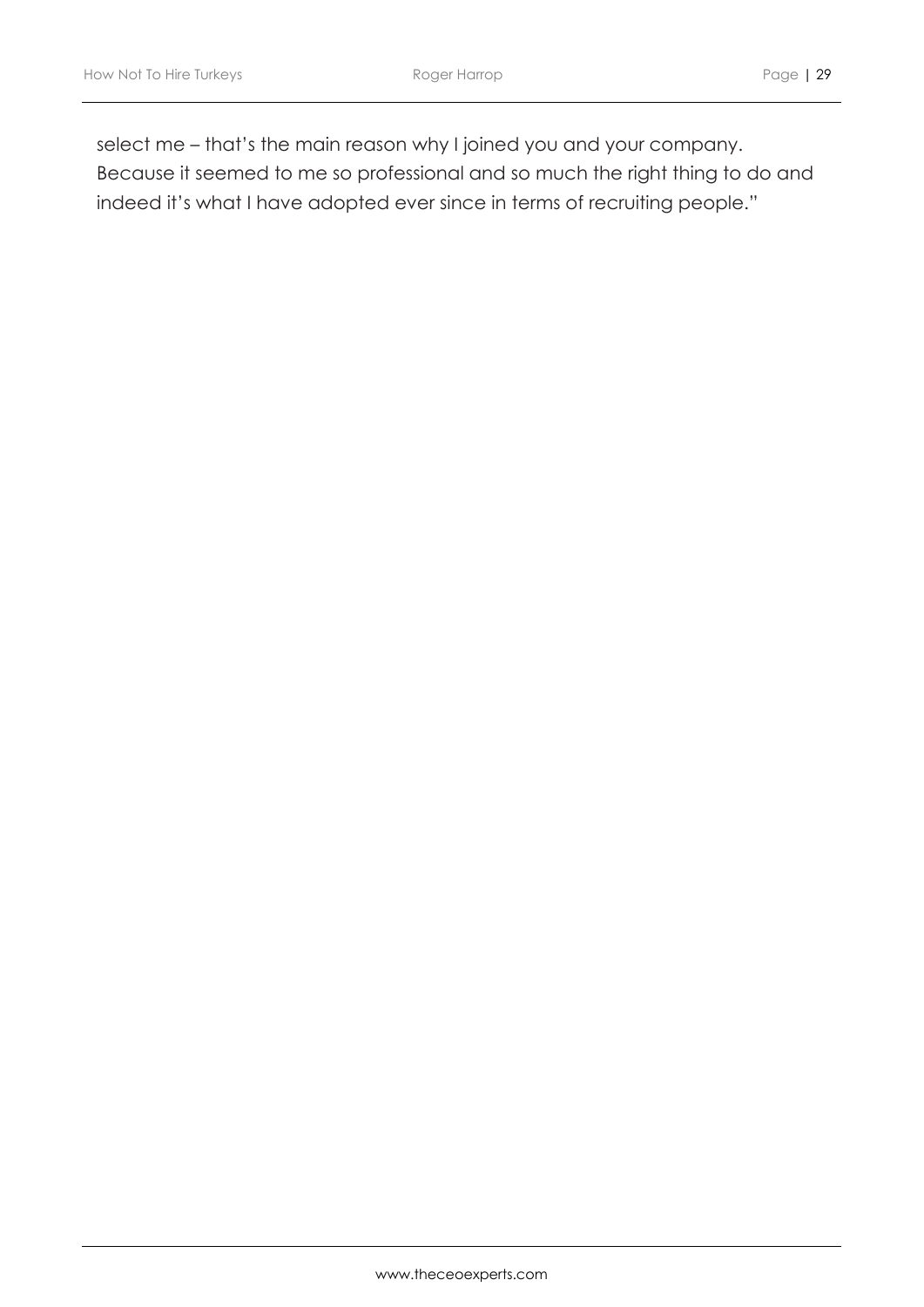## **SIX**

## **The Final Details**

That's about it, except for the final details and a last golden rule.



### **References**

These days, I seem to be regularly rung up by potential new employers asking for a reference. Often these callers ask me all about the person but then say, "Well she's joining us on Monday". And I feel like saying, "Well why are you talking to me then? You're actually telling me that what I say is wholly unimportant, because this person is actually joining you on Monday!"

Please, if you're going to take references, mean it! Make the job contingent on the references. Or don't! One or the other! I think it should be contingent on the references. You need to say to the individual, "This job is subject to satisfactory references being taken by me". Also, please do take them over the telephone. I really don't think a written reference is worth the paper its written on these days, because people are reluctant to put down anything negative at all on paper in case it comes back and bites them. If you telephone people you can hear the nuances, perhaps you will hear the hesitation before they answer a question. And ask probing questions. Ask, "What was their strength? What was their biggest weakness when they worked for you? Ask those sorts of questions and make a real evaluation. And once you've taken all the references and you are satisfied, write to the candidate and say, "We have now received satisfactory references and the offer is unconditional."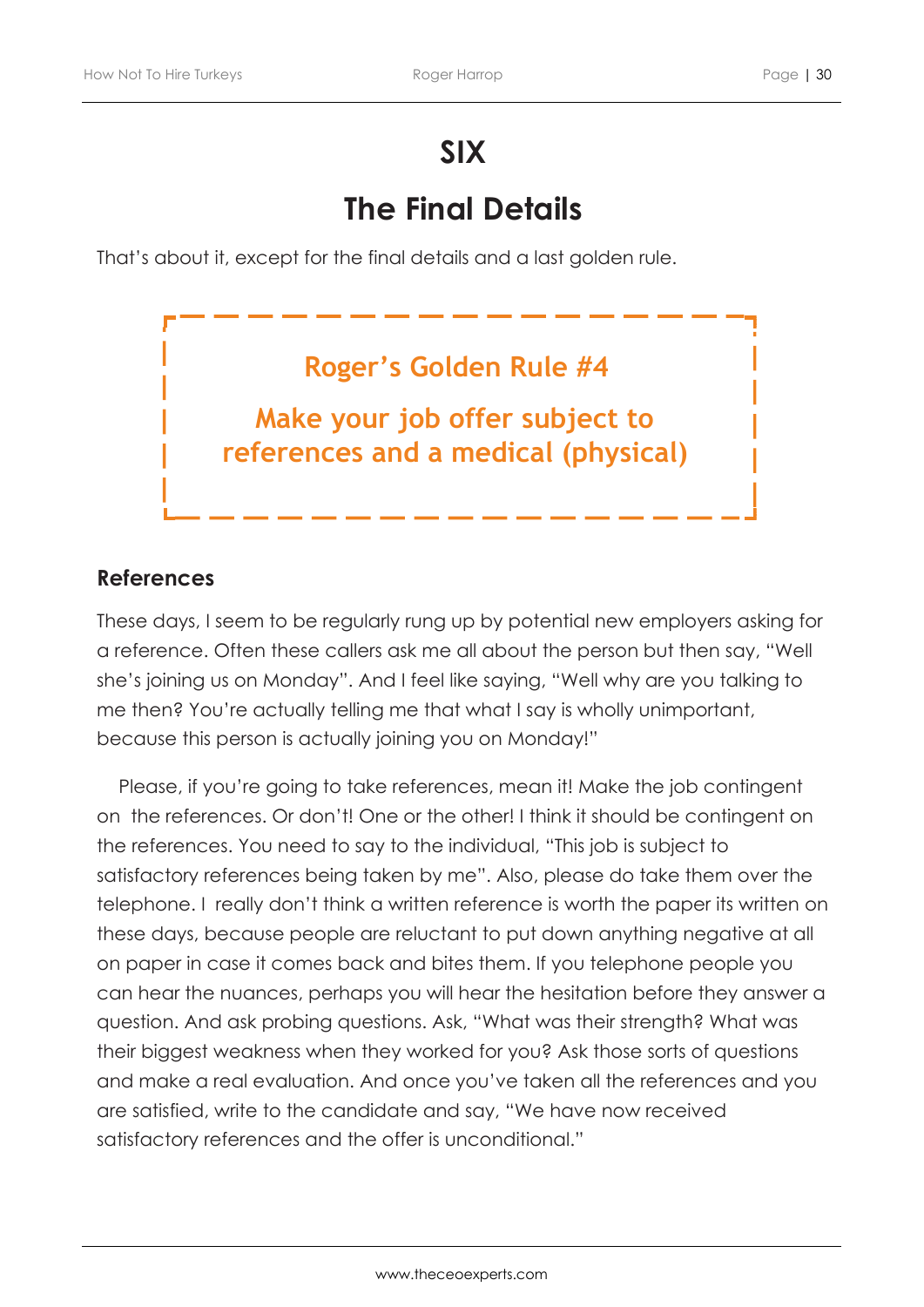### **Medical/physical**

I would also recommend that the job should be contingent on a medical or physical as it is known in the States. It is possible that you might find that your candidate has got some major illness that even he or she doesn't know about. And if that means major surgery and the person is going to be out of action for the next 9 months you may feel that makes a difference. You may not want to confirm the offer to them.

Equally you may, but it's a decision that you need to make consciously - with the information in front of you. It doesn't matter what the job is, the job offer should be subject to satisfactory references and a medical/physical examination.

### **Probationary period**

Employment legislation varies around the world and you do of course have to comply with your own legislation. However, no matter what the position is, try in some way to include in the contract some form of probationary period, whether it's for three or six months. At the end of that period of time you will be able to confirm or not that the job goes ahead. This is just affording you some protection, some insurance. If during that period, for whatever reason it isn't working, you can get out with a minimum of consequences.

### **Contracts**

Here again the legal obligations will vary from country to country. However, you do need a contract. A contract needs to be quite simple – get the lawyers involved as little as possible. It needs to state what you are expecting from that candidate, what they should expect from you and what happens in the event of a dispute. Those are the key ingredients. It may merely be a letter, in which case send two copies, one of which they should sign and return to you. You will then have a binding contract between you. Or you may have a formal written contract that is signed by both parties and witnessed, etc. But please don't ignore the formalities. They are important no matter what the size of the business, no matter what the circumstances. You really don't know what's around the corner and that document may be very important indeed.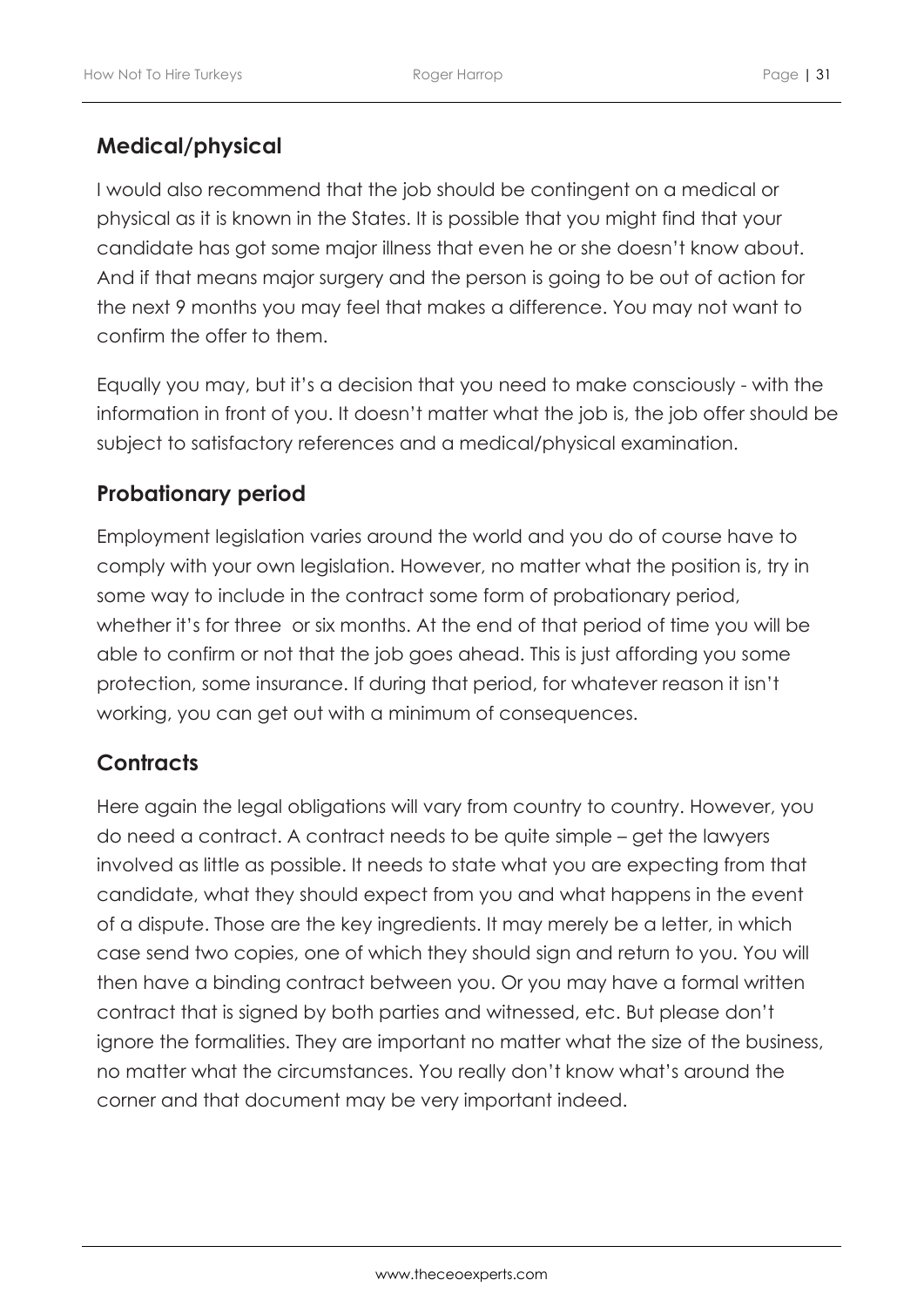# **SEVEN**

## **The Summary**

Define what the job is. Decide upon the hole you want the peg to fit and create the job description.

Define the peg. Be clear about who you are looking for (person specification) and what you will be rewarding them with (financial package).

Go through the best possible process to make sure you have the right person for the job.

### **Four stages**

- Refine initial candidates down to a first shortlist of a dozen people to meet and interview;
- Make a second shortlist of between four and six who will go through to the
- Full one day assessment centre and testing programme;
- A final interview, discussion with line manager and job offer.

Of course with recruitment at this level there is a significant investment of time and money. But if you go through this process I guarantee you are recruiting to win.

I guarantee you will see consequences that have a bearing on the sustained profitable growth of your business, which is I think what each of us is seeking to achieve.

### **Conclusion**

My plea to all CEOs and business leaders is, therefore, to get in your helicopter and ask yourself the question :

### **"Can there be anything more important to the sustained profitable growth of your business than recruiting right?"**

And if there isn't then please listen to your HR people and invest enough of your time and finance into the methodologies you've just been through to ensure that you recruit right every time!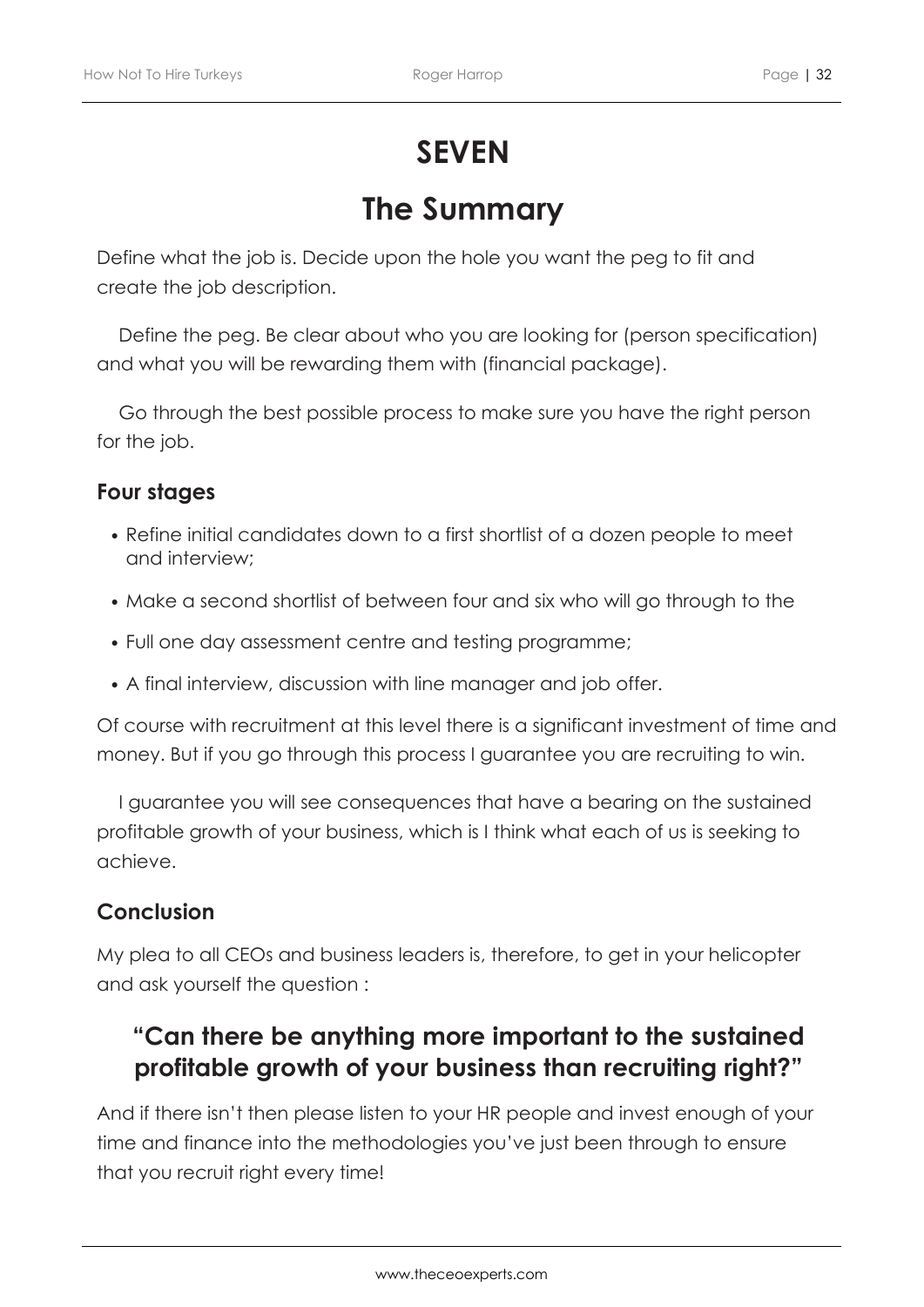# **Biography: Roger Harrop BSc(Hons), CEng,**

## **FIMechE, FCIM, FInstIB, FPSA**

Roger is an Accredited SME Business Advisor, former plc CEO, author, international speaker,



non-executive director, mentor and consultant focused on sustained profitable growth.

He has extensive experience across a broad spectrum of businesses - from small start-ups to large multinational corporations; from high tech manufactured products through basic commodities, to people-based-services businesses.

Roger spent seven years as Group Chief Executive of a fully quoted, high tech industrial instrumentation group with twelve operations over three continents. The company was listed in the UK Government's 'Competitiveness' White Paper and gained a reference in the US Forbes magazine as one of the top 100 'small' overseas companies and has been used as a benchmark case study by two business schools on Culture Change and Business Re-Engineering. He has run businesses for major multi-national companies and has been a tutor with one of the leading leadership and teambuilding programmes for over 20 years.

Roger is a Fellow of The Institute for Independent Business, a Speaker of the Year with The Academy for Chief Executives, a Member of Faculty of the Institute for Management Studies, a former Vice-President of The Institution of Mechanical Engineers, a Liveryman with The Worshipful Company of Marketors and a member of the board of the Professional Speakers Association. He is a trained assessor and coach, and is on the chairman panel with a number of private equity houses.